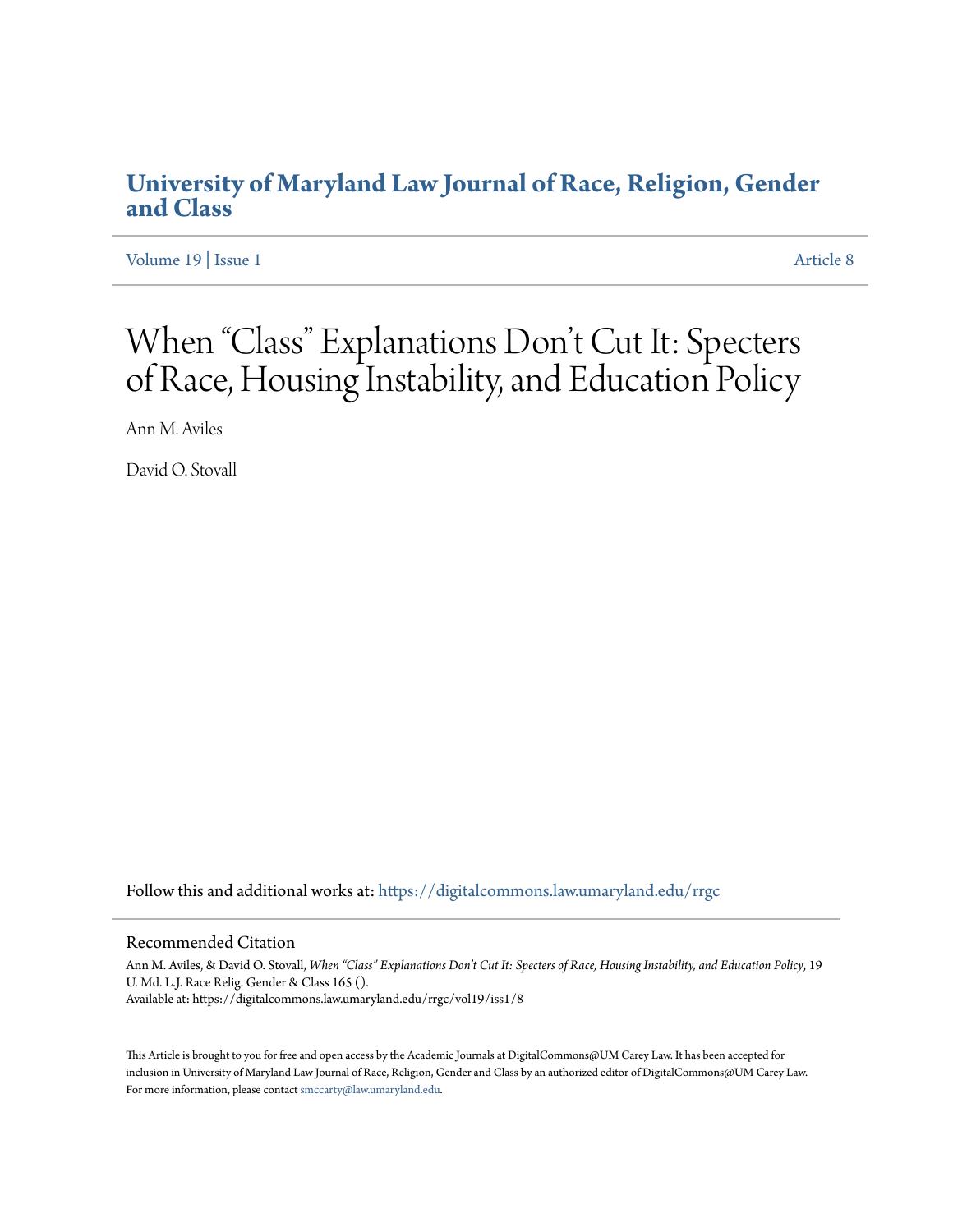## **WHEN "CLASS" EXPLANATIONS DON'T CUT IT: SPECTERS OF RACE, HOUSING INSTABILITY, AND EDUCATION POLICY**

#### ANN M. AVILES\*

### DAVID O. STOVALL\*\*

*Race also matters because of persistent racial inequality in society--inequality that cannot be ignored and that has produced stark socioeconomic disparities . . . . And race matters for reasons that really are only skin deep, that cannot be discussed any other way, and that cannot be wished away. Race matters to a young man's view of society when he spends his teenage years watching others tense up as he passes, no matter the neighborhood where he grew up. Race matters to a young woman's sense of self when she states her hometown and then is pressed, "No, where are you really from?", regardless of how many generations her family has been in the country. Race matters to a young person addressed by a stranger in a foreign language, which he does not understand because only English was spoken at home. Race matters because of the slights, the snickers, the silent judgments that reinforce that most crippling of thoughts: "I do not belong here."*

Supreme Court Justice Sonia Sotomayor<sup>1</sup>

<sup>© 2019</sup> Ann M. Aviles & David O. Stovall

<sup>\*</sup> Ann M. Aviles, Ph.D. is Assistant Professor of Human Development and Family Sciences in the College of Education and Human Development at the University of Delaware. Acknowledgement to Dr. Richard D. Benson, II for his input on the manuscript title and Jamie Gray, Esq., MSW for her editorial and formatting support. \*\* David O. Stovall, Ph.D. is Professor of African-American Studies and Criminology, Law & Justice at the University of Illinois at Chicago.

<sup>&</sup>lt;sup>1</sup> Schuette v. Coal. to Def. Affirmative Action, 572 U.S. 291, 380-81 (2014) (Sotomayor, J., dissenting).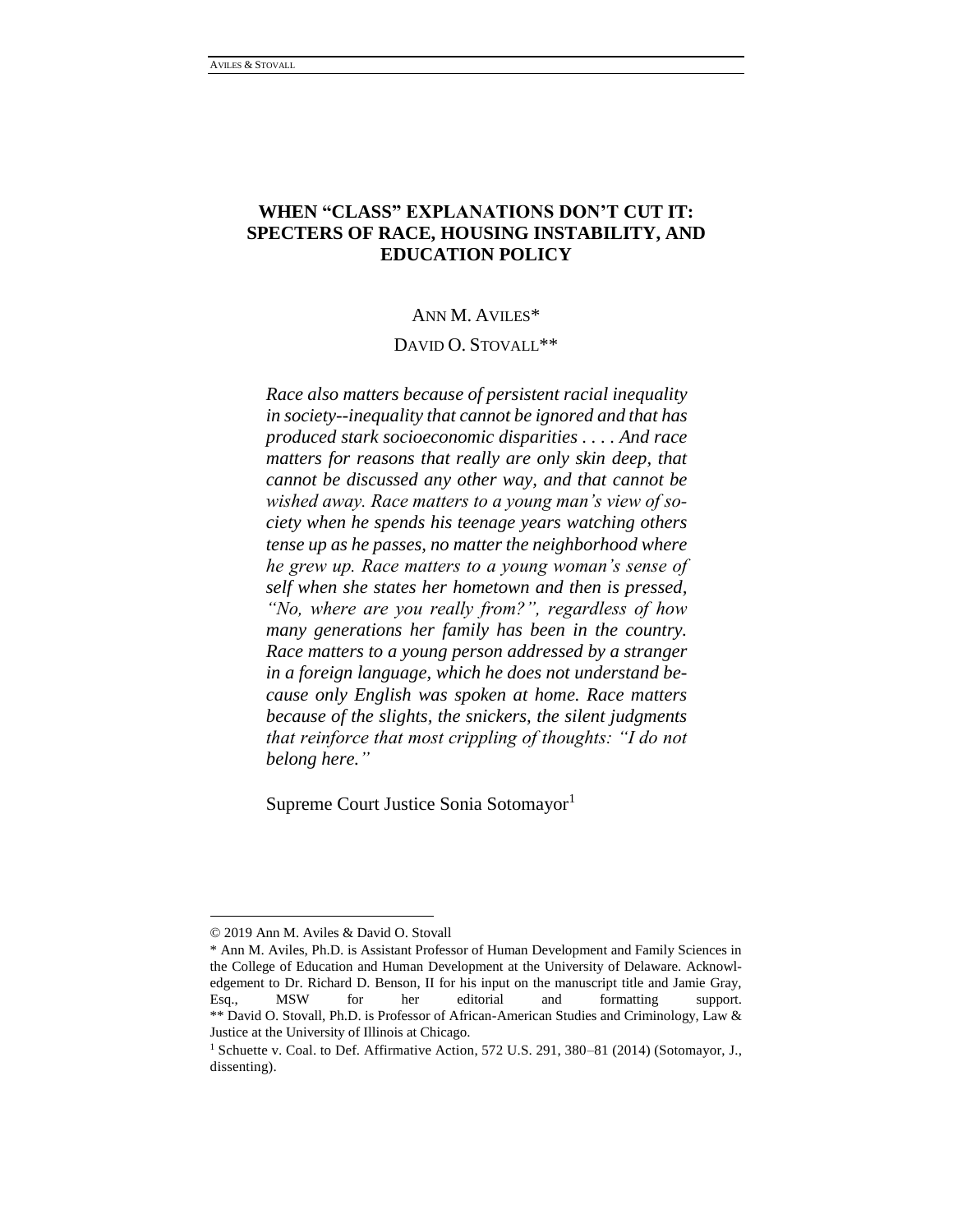#### **INTRODUCTION**

Housing instability<sup>2</sup> greatly impacts the educational engagement and life outcomes for K-20 students.<sup>3</sup> Recent research chronicles that approximately 3.5 million young people experienced homelessness over a twelve-month period in the U.S.<sup>4</sup> Of these young people, Black youth had an 83% higher risk of homelessness, reflective of racial disparities that exist in the form of "school suspensions, incarceration and foster care placement."<sup>5</sup> Additional research determines that the number of college students experiencing housing insecurity ranges from 11-19%, 6 while other studies have identified rates of housing instability amongst university students to be 36%, and community college students  $46\%$ . As the number of college students experiencing housing insecurity continues to grow, 8 new legislation was proposed to address this growing concern in September 2017. The Higher Education Access and Success for Homeless and Foster Youth Act  $(HEASHFY)^9$  and The Fostering

<sup>&</sup>lt;sup>2</sup> We use the term housing instability where possible to expand notions and understandings of the traditional perspective regarding homelessness (often described as persons who reside in a shelter, abandoned building, car, on the street, etc.), whereas housing instability provides a broader understanding to include temporary housing (staying with friends/relatives, couch surfing, or frequent moves). The impact of housing instability on one's physical, cognitive, and general well-being is our focal point as it shapes a student's ability to remain focused and engaged in their educational pursuits.

<sup>3</sup> *See generally* MARY CUNNINGHAM ET AL., RESIDENTIAL INSTABILITY AND THE MCKINNEY-VENTO HOMELESS CHILDREN AND EDUCATION PROGRAM: WHAT WE KNOW, PLUS GAPS IN RESEARCH, URB. INST. (2010), https://www.urban.org/sites/default/files/publication/28736/412115-Residential-Instability-and-the-McKinney-Vento-Homeless-Childrenand-Education-Program.PDF (reviewing the "literature on how residential instability affects academic outcomes among children").

<sup>4</sup> M.H. MORTON ET AL., MISSED OPPORTUNITIES: YOUTH HOMELESSNESS IN AMERICA: NATIONAL ESTIMATES, CHAPIN HALL. U. CHI. 5 (2017), http://voicesofyouthcount.org/wpcontent/uploads/2017/11/VoYC-National-Estimates-Brief-Chapin-Hall-2017.pdf.

<sup>5</sup> *Id.* at 12–13.

<sup>6</sup> Katharine M. Broton & Sara Goldrick-Rab, *Going Without: An Exploration of Food and Housing Insecurity Among Undergraduates*, 47 EDUC. RESEARCHER 121, 121 (2018).

<sup>7</sup> SARA GOLDRICK-RAB ET AL., STILL HUNGRY AND HOMELESS IN COLLEGE, WIS. HOPE LAB 3 (2018), https://hope4college.com/wp-content/uploads/2018/09/Wisconsin-HOPE-Lab-Still-Hungry-and-Homeless.pdf.

<sup>8</sup> *See* Caitlin Dewey, *The Hidden Crisis on College Campuses: Many Students Don't Have Enough to Eat*, WASH. POST (Apr. 3, 2018), https://www.washingtonpost.com/news/wonk/wp/2018/04/03/the-hidden-crisis-on-college-campuses-36-percent-ofstudents-dont-have-enough-to-eat/?utm\_term=.10d4e29f5b17 ("Measuring college hunger and homelessness is difficult. Researchers depend on universities to distribute the surveys and on a self-selecting group of students to fill them out. [Sara] Goldrick-Rab says those constraints make it likely that college hunger is actually more prevalent than her data show.").

<sup>9</sup> Higher Education Access and Success for Homeless and Foster Youth Act*,* H.R. 3740, 115th Cong. (2017).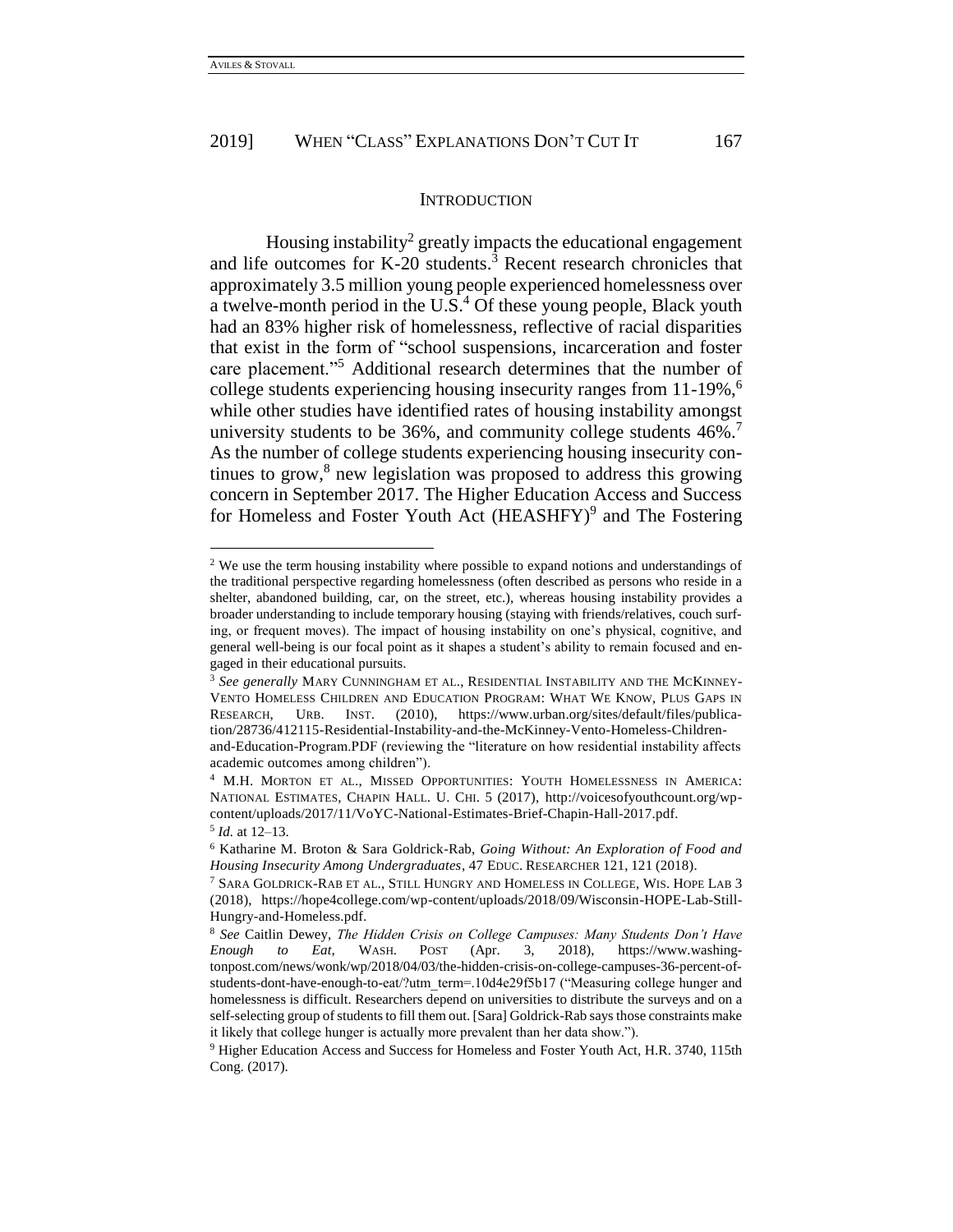$\overline{a}$ 

## 168 U. MD. L.J. RACE, RELIGION, GENDER & CLASS [VOL. 19:1]

Success in Higher Education Act  $(FSHEA)^{10}$  were proposed to address students' material and educational needs.

Awareness and recognition of students' experiences with housing instability via the proposal of legislation is an appropriate and necessary response. However, similar to K-12 homeless education policy (known as the McKinney-Vento  $Act^{11}$ ), failure to incorporate language into the legislation accounting for the disproportionate representation of Black (and Latinx) students amongst populations of individuals experiencing housing instability will likely be limited in reach. Where policy is often constructed to address broad-based issues and concerns, race is often the category that receives the least attention (and language) in policies aimed to address systemic disparities.<sup>12</sup> As noted by Critical Race Theory (CRT) scholar David Gillborn, educational policy that does not explicitly address racial inequities serves to reinforce mechanisms of white supremacy functioning within schools and society.<sup>13</sup> This article seeks to center the racial dynamics of institutions of higher education in relation to the experiences of students of color identified as unstably housed. As such, our analysis seeks to interrogate race in regards to educational access, support and matriculation for students of color, specifically Black students in higher education. Given the continued colorblind approach inherent to the development of educational policies, it is clear that the continued and increasing disproportionality of Black students and other students of color experiencing housing instability deserves explicit attention.<sup>14</sup>

<sup>&</sup>lt;sup>10</sup> Fostering Success in Higher Education Act of 2017, H.R. 3742, 115th Cong. (2017).

<sup>11</sup> *See* McKinney-Vento Homeless Assistance Act, 42 U.S.C. §§ 11301–489 (2014).

<sup>12</sup> *See, e.g.*, Adia Harvey Wingfield, *The Failure of Race-Blind Economic Policy*, THE ATLANTIC (Feb. 16, 2017), https://www.theatlantic.com/business/archive/2017/02/race-economic-policy/516966/ (highlighting the danger of what can "happen when those in charge of making policy abandon identity politics and ignore entrenched inequalities based on race, gender, ethnicity, and other categories"); Keith B. Maddox & Jennifer M. Perry, *Racial Appearance Bias: Improving Evidence-Based Policies to Address Racial Disparities*, 5 POL'Y INSIGHTS FROM BEHAV. & BRAIN SCI. 57, 57–58 (2018) (noting that a "general race-based policy may fail to address nuances in the treatment and experiences of disadvantaged groups"). <sup>13</sup> David Gillborn, *The Policy of Inequity: Using CRT to Unmask White Supremacy in Education Policy*, *in* HANDBOOK OF CRITICAL RACE THEORY IN EDUCATION 129, 133 (Marvin Lynn &

Adrienne D. Dixson eds., 2013).

<sup>14</sup> *See* EDUARDO BONILLA-SILVA, RACE WITHOUT RACISTS: COLOR-BLIND RACISM AND THE PERSISTENCE OF RACIAL INEQUALITY IN THE UNITED STATES 70–71 (3rd ed. 2006); Neil Gotanda, *A Critique of "Our Constitution is Color-Blind*,*" in* CRITICAL RACE THEORY: THE KEY WRITINGS THAT FORMED THE MOVEMENT 257–58 (Kimberlé Crenshaw et al. eds., 1995).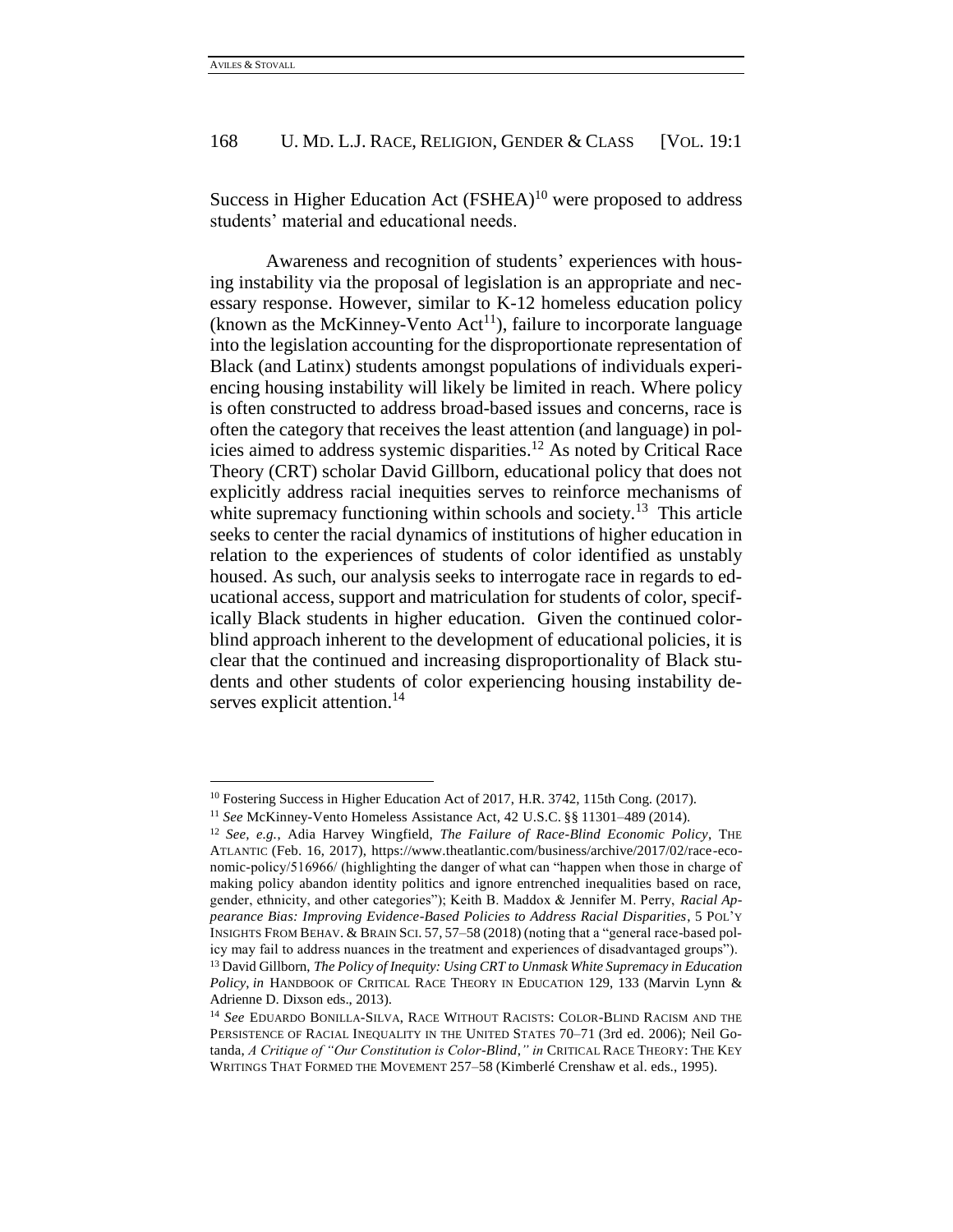Operating as a policy intervention in this instance, Critical Race Theory (CRT) locates the experiences of people of color in the US and the larger world as historically relevant and valid.<sup>15</sup> The collection of these experiences (in conjunction with the historical record and policy formations) are key to "praxis . . . in the ongoing work of the scholar as teacher" and activist.<sup>16</sup> Through our policy interrogation we can acknowledge and validate the myriad of experiences and perspectives. We understand clearly that ours is not the only viewpoint, but a perspective that is often excluded. Due to these omissions, it is imperative for the critical researcher to intentionally claim space to pay explicit attention to the narratives of the marginalized.<sup>17</sup>

As part of a larger policy "counternarrative," our work "seek(s) to document the persistence of racism from the perspectives of those injured and victimized by its legacy."<sup>18</sup> By engaging in a broader counternarrative of Black students and students of color who are unstably housed, the remainder of this article is an attempt to carefully and critically engage the theoretical construct of CRT and its utility in the interrogation of two legislative bills aimed at addressing student homelessness in higher education.

We begin our contribution with a discussion of the experiences of students enduring housing instability in relation to education, material needs and emotional well-being.<sup>19</sup> These experiences are situated in the context of the larger social world, which includes the system, structure and function of race and class. Our account continues with an examination of education policy created to address the educational, material and social needs of students experiencing housing instability (SEHI).<sup>20</sup> The article concludes with suggestions for how these policies

<sup>15</sup> *What is Critical Race Theory?*, UCLA SCH. PUB. AFF., https://spacrs.wordpress.com/whatis-critical-race-theory/ (last visited Mar. 6, 2019).

<sup>16</sup> Charles R. Lawrence, III, *The Word and the River: Pedagogy as Scholarship as Struggle*, 65 S. CAL. L. REV. 2231, 2249 (1992).

<sup>17</sup> *See* Aja Y. Martinez, *A Plea for Critical Race Theory Counterstory: Stock Story versus Counterstory Dialogues Concerning Alejandra's "Fit" in the Academy*, 42 COMPOSITION STUD. 33, 33 (2014) (arguing that it is "crucial to use a narrative methodology [in one's research] that counters other methods that seek to dismiss or decenter racism and those whose lives are affected by it daily").

<sup>&</sup>lt;sup>18</sup> TARA J. YOSSO, CRITICAL RACE COUNTERSTORIES ALONG THE CHICANA/CHICANO EDUCATIONAL PIPELINE 10 (2005).

<sup>19</sup> *See infra* Parts II-IV.

<sup>20</sup> *See infra* Part V.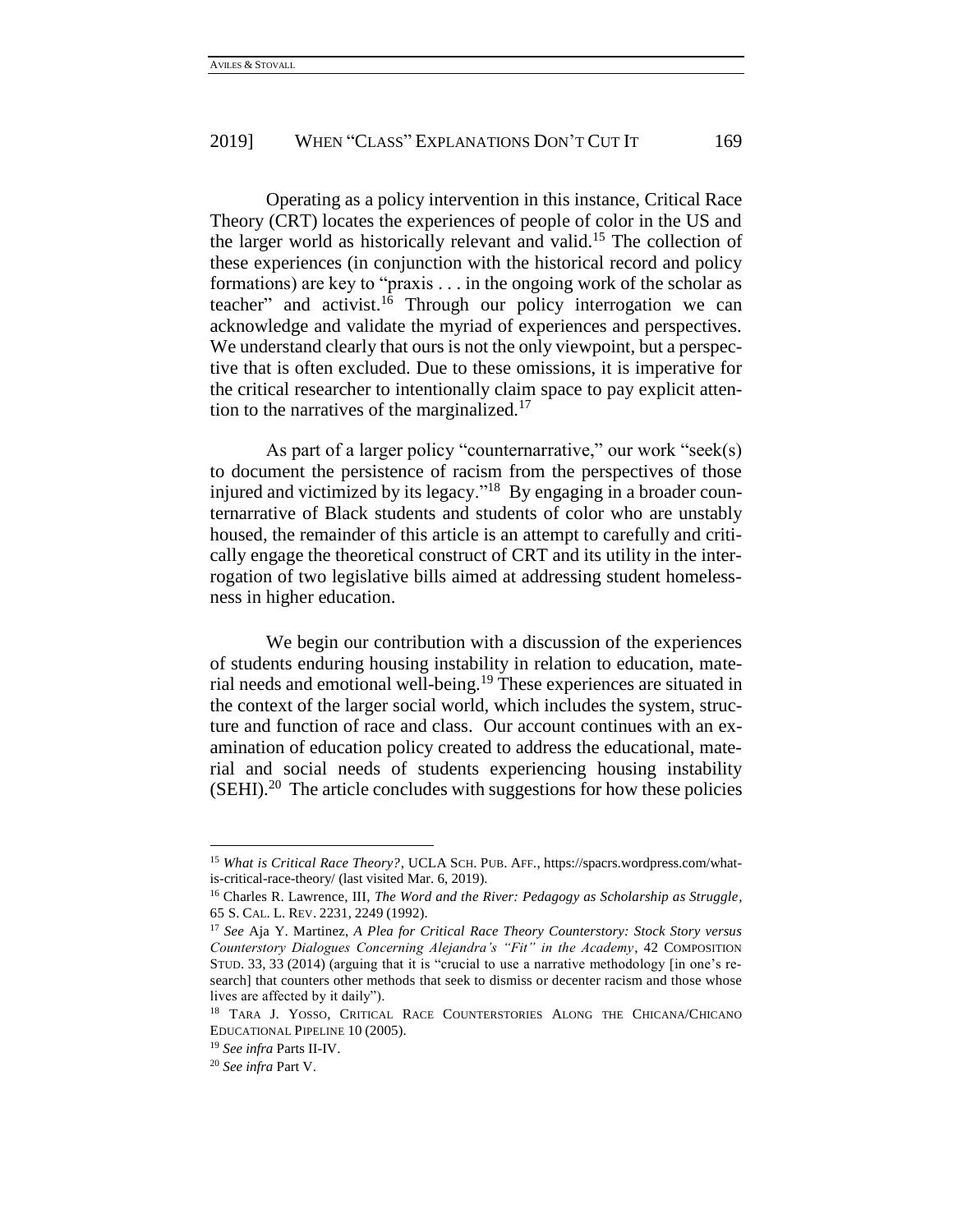can be expanded in order to address student needs utilizing a necessary racial equity and justice-centered approach.<sup>21</sup>

## II. PREVALENCE AND ACADEMIC CHALLENGES OF STUDENTS EXPERIENCING HOUSING INSTABILITY (SEHI)

While a vast majority of the existing research on the prevalence and academic outcomes of students experiencing housing instability focuses on K-12 education, there has been a significant increase in research on college students and homelessness.<sup>22</sup> Noted by The Wisconsin Hope Lab, since 2011 there have been approximately twenty studies focusing on housing insecurity and homelessness amongst college students.<sup>23</sup> Findings from The Wisconsin Hope Lab report, *Still Hungry and Homeless in College,* reveal that approximately 46% of community college students and 36% of university students experienced housing insecurity in the last year.<sup>24</sup> Data from this report also identify poorer academic outcomes, physical health and higher rates of depression and stress associated with Students Experiencing Housing Instability  $(SEHI).$ <sup>25</sup> Furthermore, this report identifies racial/ethnic disparities, where Black students were at greater risk for housing insecurity and homelessness, as well as students that identified as "mixed/other."<sup>26</sup> Universities and colleges should be aware of the impact of housing instability on the educational and life experiences of their students and

l

<sup>21</sup> *See infra* Part VI.

<sup>22</sup> *See, e.g.*, RASHIDA CRUTCHFIELD, SERVING DISPLACED AND FOOD INSECURE STUDENTS IN THE CSU, CAL. ST. U. 1 (2016); RASHIDA M. CRUTCHFIELD & JENNIFER MAGUIRE, RESEARCHING BASIC NEEDS IN HIGHER EDUCATION: QUALITATIVE AND QUANTITATIVE INSTRUMENTS TO EXPLORE A HOLISTIC UNDERSTANDING OF FOOD AND HOUSING SECURITY 3 (2017); SARA GOLDRICK-RAB, PAYING THE PRICE: COLLEGE COSTS, FINANCIAL AID, AND THE BETRAYAL OF THE AMERICAN DREAM (2017); J. LUKE WOOD ET AL., STRUGGLING TO SURVIVE – STRIVING TO SUCCEED: FOOD AND HOUSING INSECURITIES IN THE COMMUNITY COLLEGE, COMMUNITY C. EQUITY ASSESSMENT LAB 3 (2017); Rashida M. Crutchfield, *Jumping Through Hoops to Get Financial Aid for College Students Who Are Homeless: Policy Analysis of the College Cost Reduction and Access Act of 2007*, 97 FAMILIES IN SOC'Y: J. CONTEMP. SOC. SERVS. 153 (2016); Ronald E. Hallett & Rashida Crutchfield, *Homelessness and Housing Insecurity in Higher Education: A Trauma-Informed Approach to Research, Policy, and Practice*, 43 ASHE HIGHER EDUC. REP. 7 (2017); Meghan R. Silva et al., *The Relationship Between Food Stability, and School Performance Among Collee Students in an Urban University*, 19 J. C. STUDENT RETENTION: RES., THEORY & PRAC. 287 (2015).

<sup>23</sup> GOLDRICK-RAB ET AL., *supra* note 7, at 5.

<sup>24</sup> *Id.* at 3.

<sup>25</sup> *Id.* at 5.

<sup>26</sup> *Id.* at 20.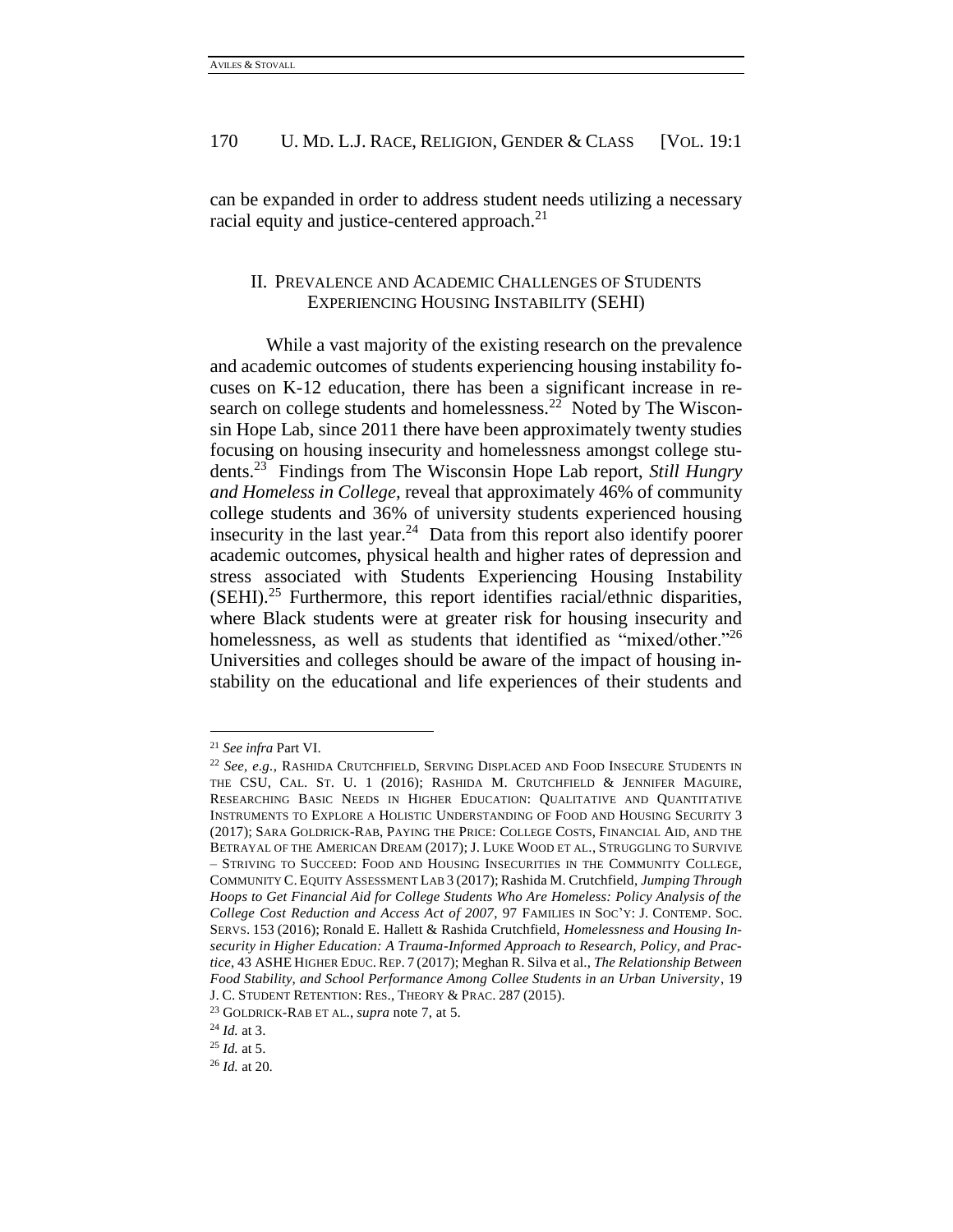work to develop and/or implement policies and practices that support their matriculation and graduation.

Similar to housing instability amongst the general population, college students experience parallel manifestations of housing instability including extreme cases of homelessness (living on the streets, staying in a shelter, sleeping in a car or abandoned building), staying with family/friends/acquaintances (living "doubled-up") and/or frequently moving due to financial inability to pay rent/housing costs.<sup>27</sup> At the same time, while some students find stability in housing programs through their respective institutions, they are often left without stable housing during college breaks (e.g. spring break, campus holidays, summer, etc.).<sup>28</sup> While little research has focused on the lived experiences of college SEHI, researchers in this area note the need for "additional data to better understand the extent and nature of material hardship among college students . . . . Stereotypes of undergraduates eating ramen noodle or couch-surfing work against this."<sup>29</sup> Utilizing our experiences as community-based researchers, we wholeheartedly agree with the need to document student experiences in order to inform interventions that address and support their material, emotional and academic needs. For the purposes of this account, housing should also be considered a foundational need as its inclusion draws attention to systemic denial of affordable and sustainable housing. Given the plethora of research documenting the conditions of individuals, families and students experiencing poverty and homelessness, our work centers on examining policies that have been developed to safeguard the human right to hous $ing<sup>30</sup>$  and the educational needs of students that facilitate learning. We contend that serious engagement of this issue includes an understanding and analysis grounded in an analytical paradigm that is centered in issues of race and class.

<sup>27</sup> Broton & Goldrick-Rab, *supra* note 6, at 122, 127.

<sup>28</sup> *See* Jeremy Bauer-Wolf, *Homeless for the Holidays*, INSIDE HIGHER ED (Jan. 15, 2019), https://www.insidehighered.com/news/2019/01/15/homeless-college-students-struggle-findlodging-food-over-winter-break.

<sup>29</sup> Broton & Goldrick-Rab, *supra* note 6, at 129.

<sup>&</sup>lt;sup>30</sup> The right to housing is protected in several international declarations. *See, e.g.*, Universal Declaration of Human Rights, Nov. 1948, G.A. Res. 217A art. III; International Covenant on Economic, Social and Cultural Rights, Jan. 3, 1976, G.A. Res. 2200A art. XXI; Convention on the Rights of the Child, Sept. 2, 1990, G.A. Res. 44/25; International Convention on the Elimination of All Forms of Racial Discrimination, Jan. 4, 1969, G.A. Res. 2106 art. XX; Convention on the Elimination of All Forms of Discrimination Against Women, Dec. 18, 1979, G.A. Res. 34/180; American Declaration of the Rights and Duties of Man art. 11 (1948).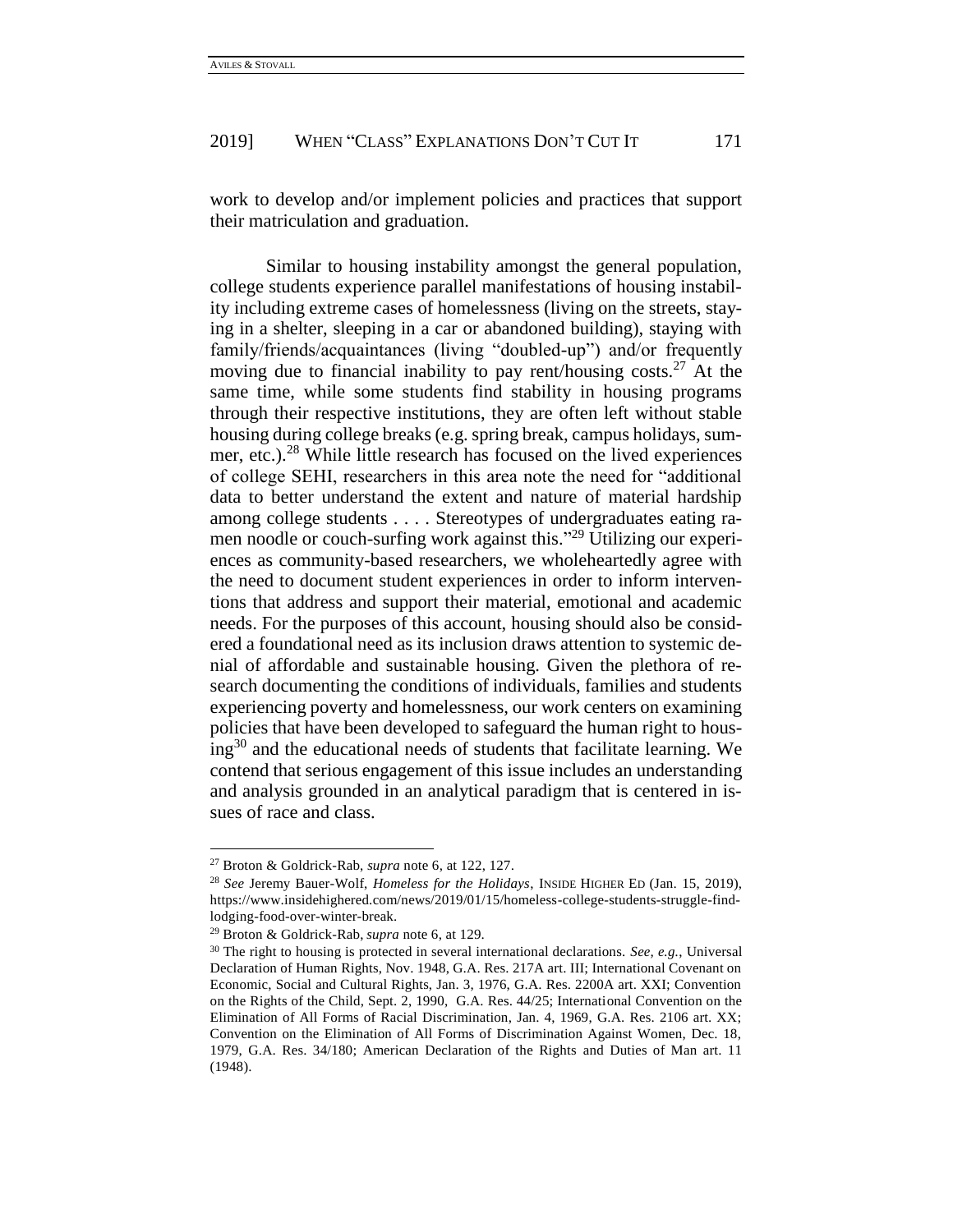#### III. RACIALIZATION OF HOMELESSNESS AND POVERTY

Matthew Desmond<sup>31</sup> and Thomas Shapiro<sup>32</sup> meticulously document the prevalence of persistent racial inequities and disparities in the U.S. contributing to poverty and housing instability amongst Black Americans. In *Evicted: Poverty and Profit in the American City*, Desmond notes the millions of people evicted yearly from their homes, exacting a heavy toll on families, communities and children.<sup>33</sup> He notes that "Eviction affects the old and the young, the sick and able-bodied. But for poor women of color and their children, it has become ordinary."<sup>34</sup> This ordinariness or common knowledge of mobility and instability being a part of women of color's (and by extension that of their children) routine experience speaks to the normalization of racial hierarchies integral to the fabric of U.S. society. <sup>35</sup> Our complacency of racial differentiation in society is not innocently imbued in phenotype or neutral descriptors, but is instead steeped in a legacy of white supremacy and anti-Blackness.<sup>36</sup> Society's belief that people of color, and in particular poor people of color, are to blame for their housing, employment or educational access and subsequent outcomes drives "common sense"<sup>37</sup> notions of meritocracy and worthiness, simultaneously limiting opportunities for access, mobility and housing stability.

This racial reality manifests itself in racial disparities found throughout the U.S. in education, incarceration, employment and housing. <sup>38</sup> These realities are empirically outlined in Shapiro's *Toxic* 

<sup>&</sup>lt;sup>31</sup> MATTHEW DESMOND, EVICTED: POVERTY AND PROFIT IN THE AMERICAN CITY (2017).

<sup>&</sup>lt;sup>32</sup> THOMAS M. SHAPIRO, TOXIC INEQUALITY: HOW AMERICA'S WEALTH GAP DESTROYS MOBILITY, DEEPENS THE RACIAL DIVIDE, & THREATENS OUR FUTURE (2017).

<sup>33</sup> DESMOND, *supra* note 31, at 295–96.

<sup>34</sup> *Id.* at 299.

<sup>35</sup> *See* THEODOREA REGINA BERRY, STATES OF GRACE: COUNTERSTORIES OF A BLACK WOMAN IN THE ACADEMY xiii (2018) (discussing the way Black women have been "socially positioned" in the world) (quoting BELL HOOKS, FEMINIST THEORY: FROM MARGIN TO CENTER 16 (2nd ed. (2000)).

<sup>36</sup> *See* HOOKS, *supra* note 35, at 53 ("In the United States, maintaining white supremacy has always been as great if not a greater priority than maintaining strict sex-role divisions.").

<sup>37</sup> *See* KEVIN K. KUMASHIRO, AGAINST COMMON SENSE: TEACHING AND LEARNING TOWARD SOCIAL JUSTICE 93–96 (2009) (noting that often we do not "challenge" the way an individual's story "can become a stereotype," despite the fact that "common sense often tells us that oppression results from misinformed views of others").

<sup>38</sup> *See generally* MICHELLE ALEXANDER, THE NEW JIM CROW: MASS INCARCERATION IN THE AGE OF COLORBLINDNESS (2010); SHAWN GINWRIGHT, HOPE AND HEALING IN URBAN EDUCATION: HOW URBAN ACTIVISTS AND TEACHERS ARE RECLAIMING MATTERS OF THE HEART (2016).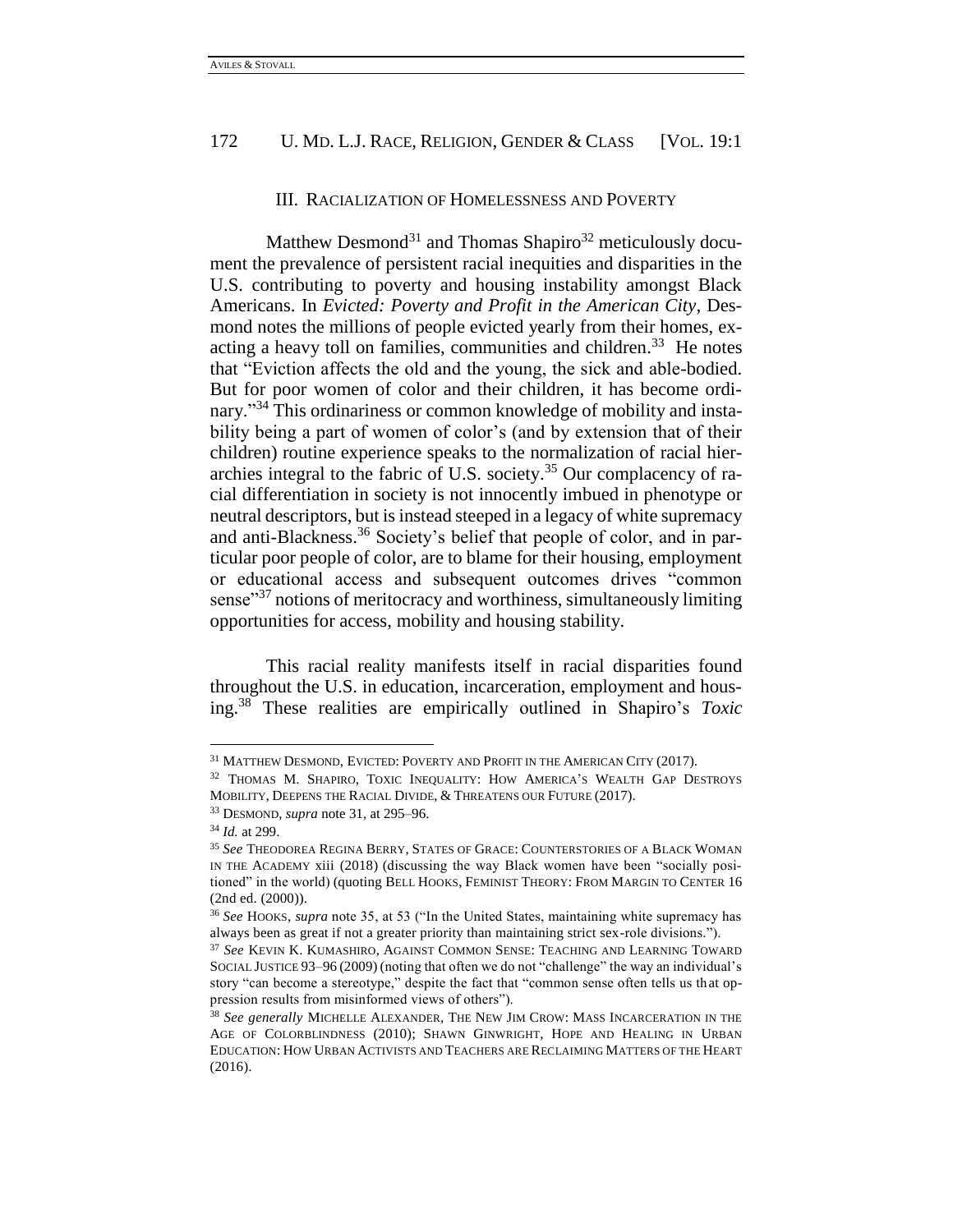*Inequality: How America's Wealth Gap Destroys Mobility, Deepens the Racial Divide, & Threatens our Future*. <sup>39</sup> Detailing racial disparities uncovered through the Leveraging Mobility study, (a database of family interviews collected from 1998-99 and  $2010-12$ <sup>40</sup> Shapiro explains:

> Half of blacks (50 percent) raised at the bottom of the family wealth ladder remain stuck there as adults, compared with only a third (33 percent) of whites . . . . Only 23 percent of blacks raised in the middle surpass their parents' family wealth compared with over half (56 percent) of whites. African Americans tend to get blocked at the bottom, while whites at the top stay put. $41$

Shapiro finds these racial inequities are pervasive across domains of work, housing and generational (im)mobility.<sup>42</sup> The pervasiveness of poverty disproportionately affecting Blacks in the U.S. continues to limit upward movement on the "wealth distribution ladder," despite beliefs in education as the great equalizer and/or an ethos of hard work will lead to greater income and long-term financial stability.<sup>43</sup> Shapiro's work implores us to recognize the institutional and governmental policies that "indisputably bend individual life trajectories and tend to lock children into the race and class status of the families they were born into . . . ." <sup>44</sup> In response to this understanding, he urges us to anchor our agenda against toxic inequality (extreme wealth inequality and widening racial inequality) within the principles of "wealth building and racial justice."<sup>45</sup> If education is to live up to its promise of opportunity and mobility, it must be affordable and accessible to poor folks of color.

### IV. CONTEXT OF HIGHER EDUCATION

One must understand the current landscape of higher education in the U.S. in order to critically and carefully examine policies aimed at increasing access, affordability and graduation for unstably housed students of color enrolled in colleges and universities. Scholar Sara

<sup>39</sup> SHAPIRO, *supra* note 32.

<sup>40</sup> *Id.* at 44.

<sup>41</sup> *Id.* at 43.

<sup>42</sup> *Id.* at 43–45.

<sup>43</sup> *Id.* 

<sup>44</sup> *Id.* at 182.

<sup>45</sup> SHAPIRO, *supra* note 32, at 185.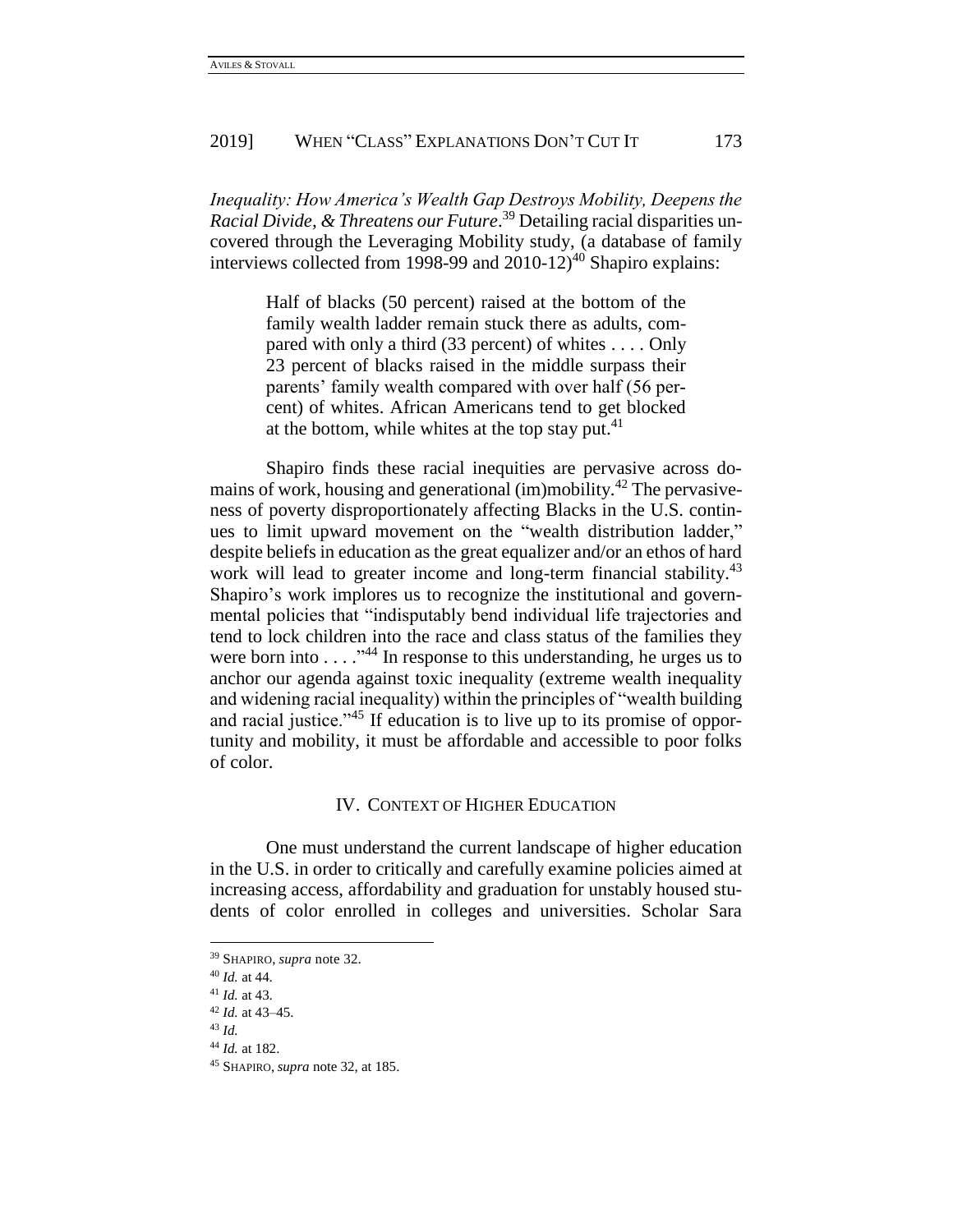Goldrick-Rab details the evolving landscape and increasing costs of higher education in the U.S. in her award-winning book, *Paying the Price: College Costs, Financial Aid and the Betrayal of the American Dream*. <sup>46</sup> She and her research team spent six years surveying college students, including detailed interviews of six students followed over the six-year period of study. $47$  One astounding data point includes the ways in which college costs have, and continue to soar beyond the reach of middle and low-income students and families.<sup>48</sup> Goldrick-Rab notes:

> America built a financial aid system with lofty ambitions and few teeth . . . . When the Pell program began, Pell Grants subsidized more than 80 percent of the cost of attending the average public university and all of the costs of attending community college . . . . Today the maximum Pell covers less than one-third of the cost of attending a public four-year college or university and barely 60 percent of the costs of attending a community college.<sup>49</sup>

Despite the decrease in monies to cover college costs, "economic restructuring and political decision making has rendered higher education the singular option for getting ahead in America."<sup>50</sup> Many low-income families experiencing extreme poverty perceive education as a means to escaping this fate for their children and grandchildren.<sup>51</sup> However, Goldrick-Rab's work provides a stark reality check serving as a critical backdrop to the hopes and dreams of students and families vying for an upward tick on the ladder of social mobility.

Findings from this research contend that the majority of students from low-income families must take out loans and work many hours (in low-wage jobs), while often struggling to keep up with their course work and other personal and familial responsibilities.<sup>52</sup> Many students go without food and adequate sleep, frequently hindering their ability to fully engage in their educational endeavors.<sup>53</sup> For students experiencing

<sup>46</sup> GOLDRICK-RAB*, supra* note 22.

<sup>47</sup> *Id.* at 1, 22–33.

<sup>48</sup> *Id.* at 40–41 (discussing the "cost of attendance" which includes tuition and fees, books and supplies, transportation, and other living costs).

<sup>49</sup> *Id.* at 17.

<sup>50</sup> *Id.*

<sup>51</sup> *Id.* at 19–20.

<sup>52</sup> GOLDRICK-RAB, *supra* note 22, at 83–118.

<sup>53</sup> *Id.* at 127–28.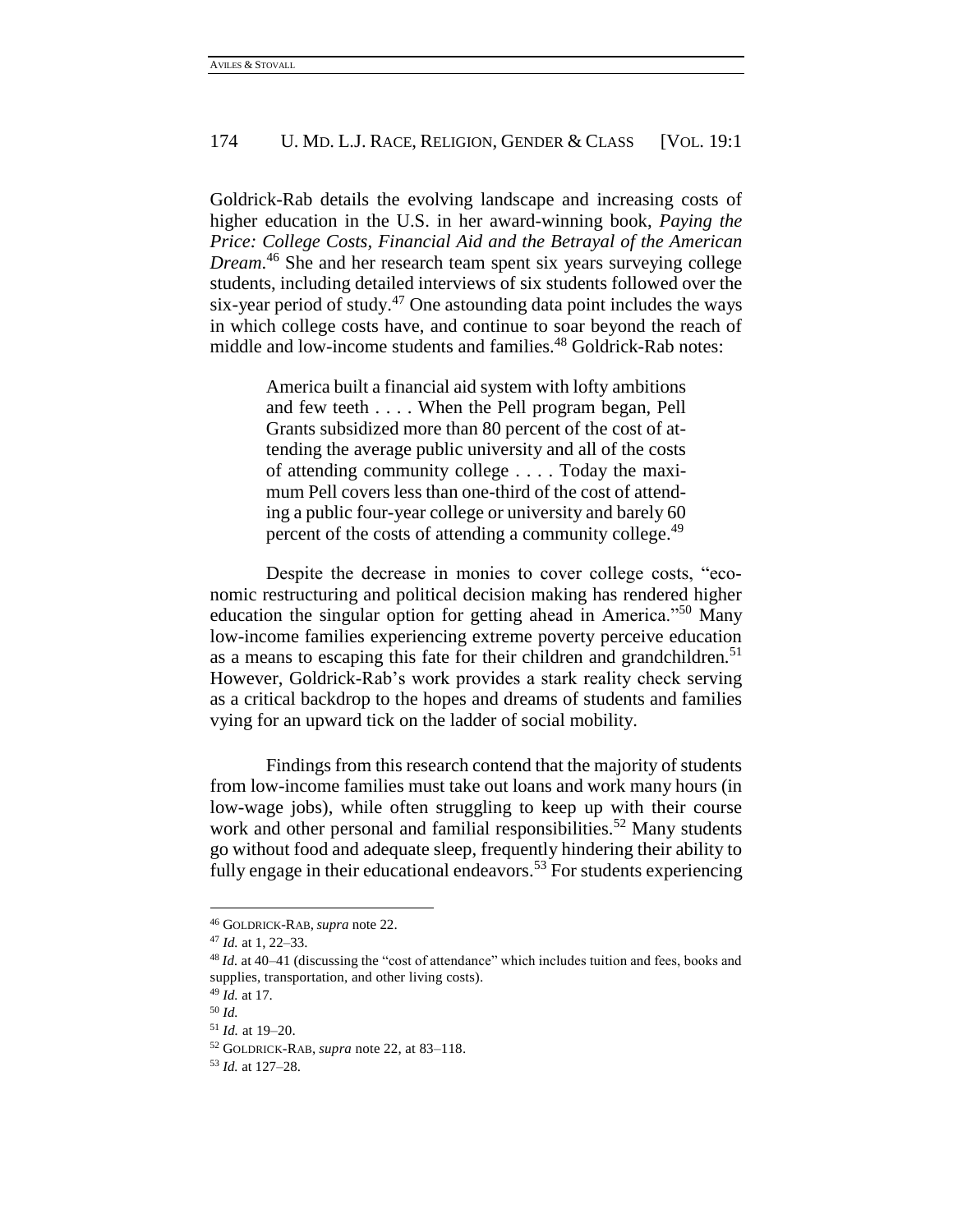housing instability, if we add to their plate the reality of inconsistent housing, the barriers to completing their degree are further exacerbated. As described by the then President of Miami Dade College's Wolfson campus:

> When a student is hungry he does not feel safe, and it is hard to help him synthesize class material. We have to meet students' basic needs in order for them to fully concentrate on assimilating the information in a class in a way that they can apply it, learn and take it forward.<sup>54</sup>

While the intent of Goldrick-Rab's is not a specific focus on students experiencing housing instability (SEHI), her work provides us with an understanding of the landscape students must navigate in their efforts to graduate and secure a better life for themselves and their families via higher education. Her research continues to remind us of the racial/ethnic economic disparities that shape affordability and access to higher education.<sup>55</sup> The information provided in her account challenges us to come to grips with the fact that:

> Much of the difference has to do with racial disparities in wealth. The racial wealth gap is three times larger than the racial income gap and more unequal than ever before, and it exists among families of all income levels . . . . Moreover, during the recession, racial/ethnic minority families lost more wealth (in percentage terms) than their white counterparts.<sup>56</sup>

Given this reality, we must consider the larger social systems and structures in place (e.g. out-of-school factors) that influence student opportunities, including familial responsibilities, significantly impacting a student's ability to concentrate and focus on their studies.

## IV. POLITICS AND POLICY

The larger social dynamics shaping opportunities for low-income/unstably housed students of color, in conjunction with the rising costs of higher education creates the need to develop policies that will address student needs from both a socioeconomic and racial standpoint.

<sup>54</sup> *Id.* at 131.

<sup>55</sup> *See generally id.*

<sup>56</sup> *Id.* at 90.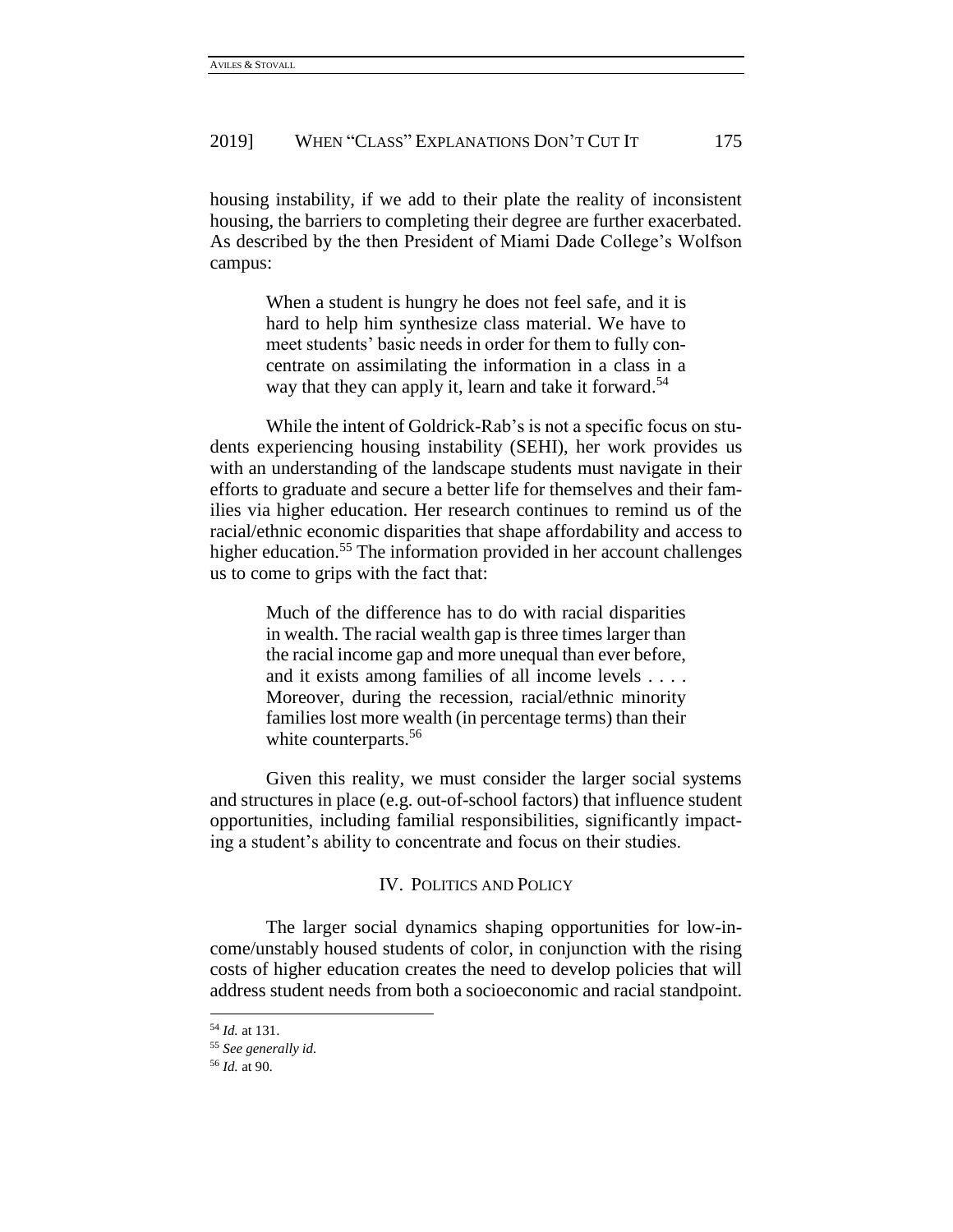l

## 176 U. MD. L.J. RACE, RELIGION, GENDER & CLASS [VOL. 19:1]

While the McKinney-Vento  $Act^{57}$  has been in place to address educational access and rights for SEHI, K-12, a focus on higher education is beginning to gain traction. *The Higher Education Access and Success for Homeless and Foster Youth Act* (HEASHFY)<sup>58</sup> and *The Fostering Success in Higher Education Act of 2017* (FSHEA)<sup>59</sup> seek to increase access and support for SEHI by amending the Higher Education Act of 1965. The *HEASHFY* Act aims to:

- Streamline the application and verification process for financial aid for homeless unaccompanied youth
- Require colleges and universities designate to single points of contact to assist homeless and foster youth to access and complete higher education and connect them with resources
- Require colleges and universities develop a plan to assist homeless and foster youth to access housing resources during and between academic terms; and
- Improve support and coordination in college access programs.<sup>60</sup>

Similarly, the FSHEA seeks to: establish and/or expand transitions between K-12 and higher education for foster and homeless youth, including summer bridge programs, through statewide initiatives; and, develop "institutions of excellence" committed to serving foster and homeless youth from entrance to completion via robust support services and by covering the remaining cost of attendance beyond federal and state grants. <sup>61</sup> However, as discussed previously, a policy that primarily impacts individuals and communities of color while lacking explicit language to address racial disparities is

<sup>57</sup> *See* McKinney-Vento Homeless Assistance Act, 42 U.S.C. §§ 11301–489 (2014).

<sup>58</sup> Higher Education Access and Success for Homeless and Foster Youth Act*,* H.R. 3740, 115th Cong. (2017).

<sup>59</sup> Fostering Success in Higher Education Act of 2017, H.R. 3742, 115th Cong. (2017).

<sup>60</sup> Higher Education Access and Success for Homeless and Foster Youth Act*,* H.R. 3740, 115th Cong. (2017); *see Higher Education Access and Success for Homeless and Foster Youth Act of 2017*, U.S. SENATORS PATTY MURRAY & ROB PORTMAN, https://www.help.senate.gov/imo/media/doc/HEASHFY%202017%20Fact%20Sheet%20FINAL.pdf (last visited Mar. 6, 2019).

<sup>61</sup> *New Bills Introduced in Congress Aim for Higher Education Success for Youth in Foster Care System, Experiencing Homelessness*, SCHOOLHOUSE CONNECTION (Sept. 13, 2017), https://www.schoolhouseconnection.org/new-bills-introduced-in-congress-aim-for-highereducation-success-for-youth-in-foster-care-system-experiencing-homelessness/.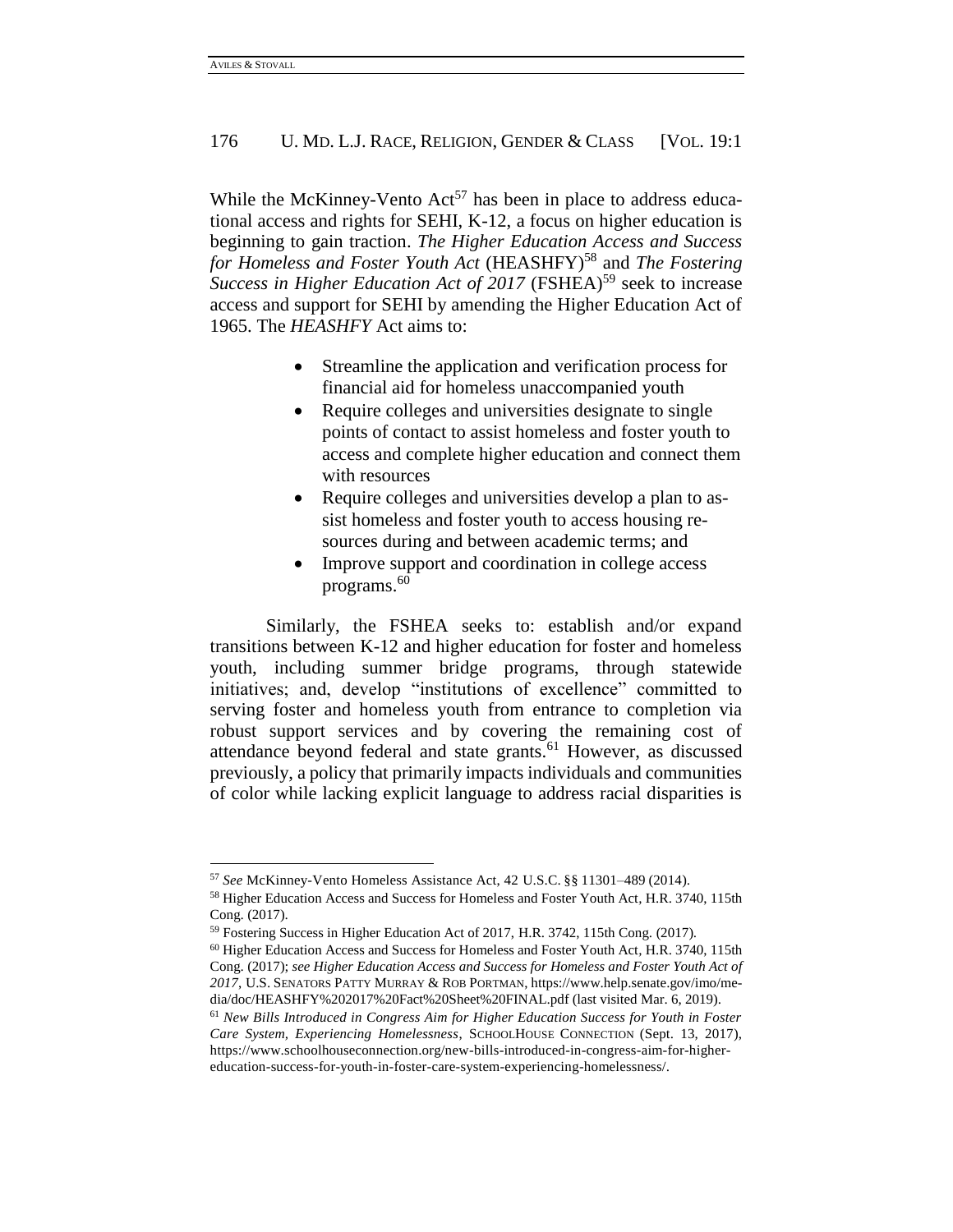limited in its reach, often reproducing racial inequities which deeply impact student's educational experiences and outcomes.<sup>62</sup>

Gillborn's analysis is critical to our policy observations in that "a CRT perspective on race and education views policy as at best acting to preserve the status quo and defend as normal the state of White supremacy…serving to *manage* race inequality at sustainable levels while maintaining, and even enhancing, White dominance of the system."<sup>63</sup> Understanding the social construction of race allows for an examination of the ways in which race (both whiteness and blackness) is continually constructed and reconstructed via education policy decisions. Gillborn further contends:

> I consider the role of education policy in the active structuring of racial inequity. Like bell hooks, my analysis centres on a conceptualisation of 'white supremacy' that goes beyond the usual narrow focus on extreme and explicitly racist organisations. Rather, this analysis focuses on a more extensive, more powerful version of white supremacy; one that is normalized and taken for granted.<sup>64</sup>

It is often taken for granted that people in poverty are disproportionately Black and Brown.<sup>65</sup> The assumption made by some is that addressing economic issues will lead to economic equity for all.<sup>66</sup> However, as we have seen throughout history, those who are identified and classified as white continuously benefit from programs to a larger

l

<sup>62</sup> *See* Ann M. Aviles & Jessica A. Heybach, *Seeking Stability in Chicago: School Actions, (C)overt Forms of Racial Injustice, and the Slow Violence of Neoliberal Rationality*, 24 EDUC. POL'Y ANALYSIS ARCHIVES 18, 20 (2017); *see also* Ann Aviles de Bradley, *Homeless Educational Policy: Exploring a Racialized Discourse Through a Critical Race Theory Lens*, 50 URB. EDUC. 839, 862 (2014).

<sup>63</sup> GILLBORN, *supra* note 13, at 138.

<sup>64</sup> David Gillborn, *Education Policy as an Act of White Supremacy: Whiteness, Critical Race Theory and Education Reform*, 20(4) J. Educ. Pol'y 485, 485-86.

<sup>65</sup> *See* Elise Gould & Jessica Schieder, *Poverty Persists 50 Years After the Poor People's Campaign: Black Poverty Rates are More Than Twice as High as White Poverty Rates*, ECON. POL'Y INST. (May 17, 2018), https://www.epi.org/publication/poverty-persists-50-years-after-the-poor-peoples-campaign-black-poverty-rates-are-more-than-twice-as-high-as-whitepoverty-rates/.

<sup>66</sup> *See, e.g.*, Jared Bernstein, *Improving Economic Opportunity in the United States*, CTR. BUDGET & POL'Y PRIORITIES (Apr. 5, 2017), https://www.cbpp.org/economy/improving-economic-opportunity-in-the-united-states (discussing the "extensive barriers to opportunity and mobility stemming from income inequality, discrimination, residential economic segregation, low access to educational opportunities, inadequate job opportunities, and more").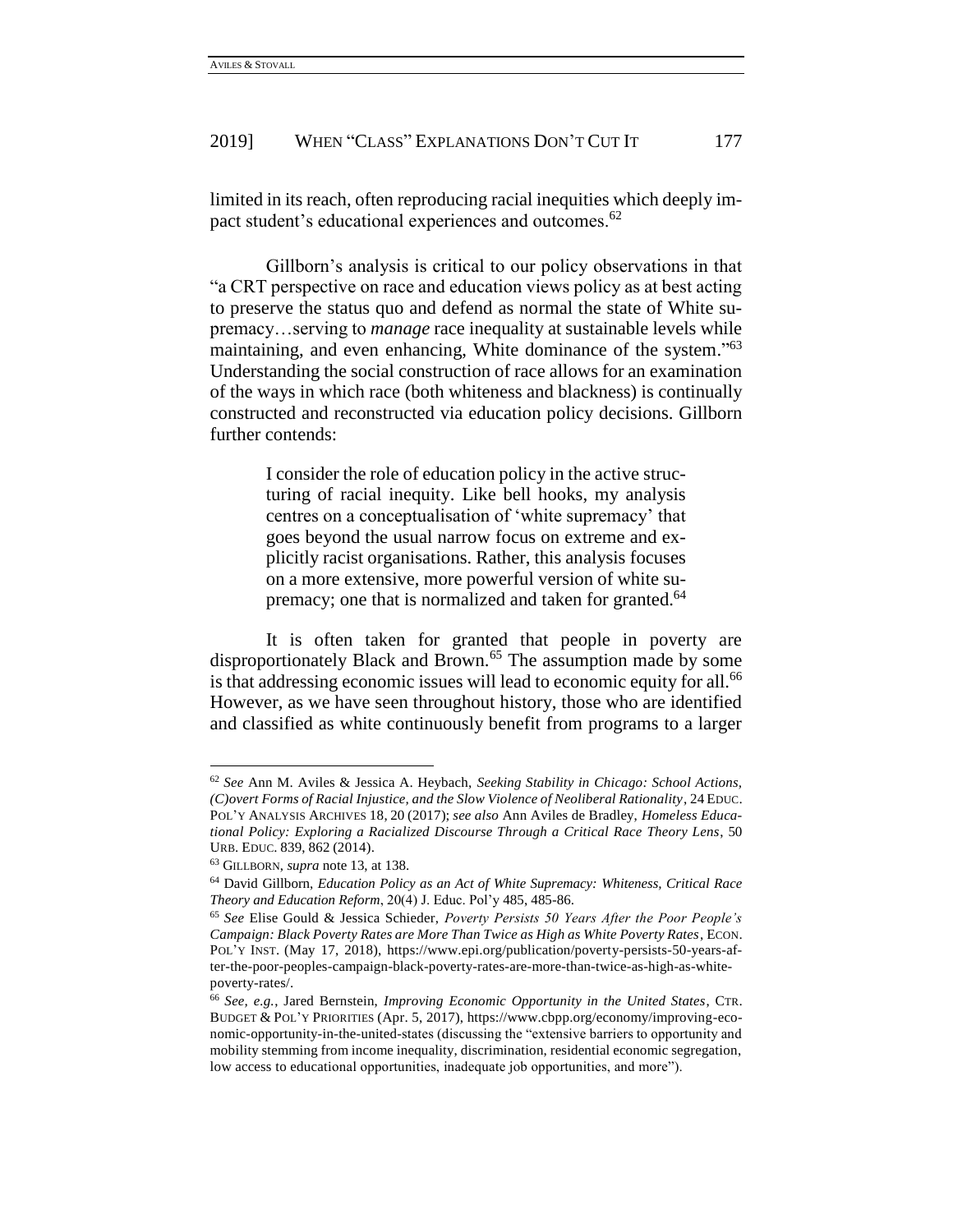l

## 178 U. MD. L.J. RACE, RELIGION, GENDER & CLASS [VOL. 19:1]

degree than folks of color.<sup>67</sup> As noted by Justice Ginsburg in her dissent in the affirmative action case *Fisher v UT-Austin,*<sup>68</sup> "I have several times explained why government actors, including state universities, need not be blind to the lingering effects of 'an overtly discriminatory past,' the legacy of 'centuries of law-sanctioned inequality.'"<sup>69</sup> The system and structure of white supremacy functioning in "law- sanctioned inequality"<sup>70</sup> must be addressed through race-conscious policy that explicitly recognizes the manifestations of race inequity.<sup>71</sup> Failure to incorporate race-conscious language into educational policy for SEHI will also fail in its ability to capture the structural components that perpetuate race and class inequities.

The architects and advocates of *HEASHFY* and *FSHEA* should be commended for their understanding of the limitations and barriers encountered by SEHI. While these policies recognize higher education as an ideal opportunity for "economic independence and healthier lives," they should also reflect the racial realities of this nation.<sup>72</sup> This would also include language that speaks to the process of racialization

<sup>67</sup> *See* Tracy Jan, *The Biggest Beneficiaries of the Government Safety Net: Working-Class Whites*, WASH. POST (Feb. 16, 2017), https://www.washingtonpost.com/news/wonk/wp/2017/02/16/the-biggest-beneficiaries-of-the-governmentsafety-net-working-class-whites/?utm\_term=.0ef867d7c8a8.

<sup>68</sup> Fisher v. Univ. of Tex. at Austin, 570 U.S. 297 (2013). In 2008, a white female was denied admission to the University of Texas at Austin. *Id.* at 304, 306. She sued the university, claiming that the university's policy of considering race as a factor in the admission of students not in the top ten percent of their high school's graduating class violated the equal protections clause of the Fourteenth Amendment. *Id.* at 306. The district court granted summary judgment to the University of Texas, which argued that the consideration of race was narrowly tailored to pursue increased diversity at the school. *Id.* at 303. The Court of Appeals affirmed the decision. *Id.* The Supreme Court ruled that the Court of Appeals did not use the correct standard of scrutiny and sent the case back to the Court of Appeals to use the correct standard. *Id.* at 314–15. In *Fisher v. University of Texas at Austin,* 136 S.Ct. 2198 (2016), the Court ultimately decided that the University of Texas at Austin's consideration of race as a factor in admitting students did not violate the equal protection clause of the Fourteenth Amendment. *Id.* at 2214.

 $69$  Fisher v. Univ. of Tex. at Austin, 570 U.S. 297, 336 (2013) (Ginsburg, J., dissenting) (quoting Gratz v. Bollinger, 539 U.S. 244, 298 (2003) (Ginsburg, J., dissenting)). <sup>70</sup> *Id.*

<sup>71</sup> *See* Astead W. Herndon, *2020 Democrats Embrace Race-Conscious Policies, Including Reparations*, N.Y. TIMES (Feb. 21, 2019), https://www.nytimes.com/2019/02/21/us/politics/2020 democrats-race-policy.html; Destiny Peery, *The Colorblind Ideal in a Race-Conscious Reality: The Case for a New Legal Ideal for Race Relations*, 6 NW J.L. & SOC. POL'Y 473, 492–94 (2011) (arguing that the law should be race conscious to achieve racial equality).

<sup>72</sup> *Take Action Now: Support Higher Ed Success for Youth in Foster Care, Experiencing Homelessness*, JUV. L. CTR. (Sept. 13, 2017), https://jlc.org/news/take-action-now-supporthigher-ed-success-youth-foster-care-experiencing-homelessness.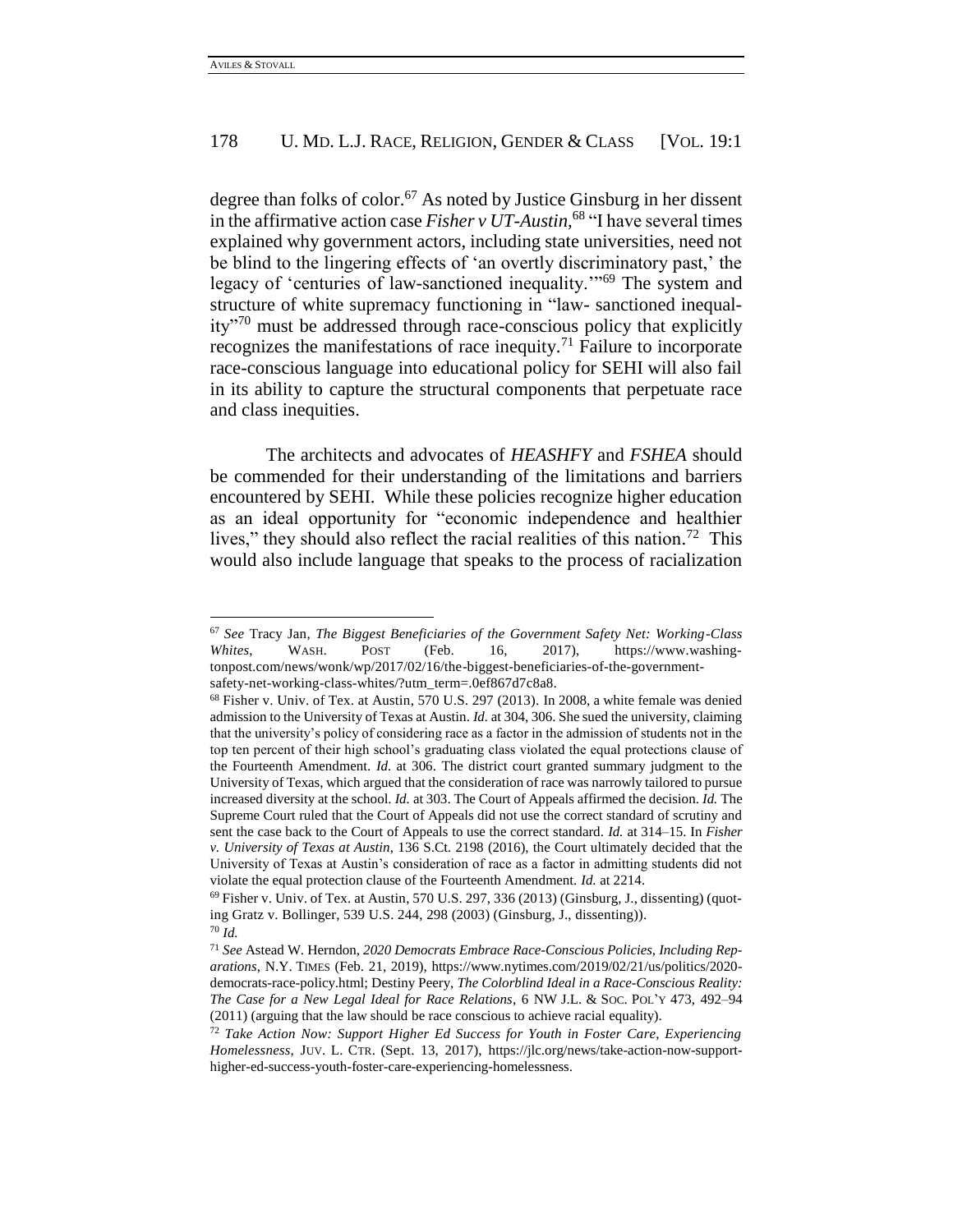$\overline{a}$ 

## 2019] WHEN "CLASS" EXPLANATIONS DON'T CUT IT 179

that occurs within institutions of higher education.<sup>73</sup> Color-blind policy approaches are not effective.<sup>74</sup> Justice Sotomayor, in her dissenting opinion in *Schuette v. BAMN,*<sup>75</sup> explains:

> This refusal to accept the stark reality that race matters is regrettable. The way to stop discrimination on the basis of race is to speak openly and candidly on the subject of race, and to apply the Constitution with eyes open to the unfortunate effects of centuries of racial discrimination. As members of the judiciary tasked with intervening to carry out the guarantee of equal protection, we ought not sit back and wish away, rather than confront, the racial inequality that exists in our society. It is this view that works harm, by perpetuating the facile notion that what makes race matter is acknowledging the simple truth that race does matter.<sup>76</sup>

Justices Ginsburg and Sotomayor's recognition<sup> $77$ </sup> of the necessity to center race implore us to imagine what might educational policies developed to address class *and* race include? Below we provide suggestions that would allow *HEASHFY* and *FSHEA* to be inclusive of matters of race. Similar to Justices Ginsburg and Sotomayor, our belief in the need to address race "head on" is not intended to further exacerbate

<sup>73</sup> *See* CJ Libassi, *The Neglected College Race Gap: Racial Disparities Among College Completers*, CTR. AM. PROGRESS (May 23, 2018), https://www.americanprogress.org/issues/education-postsecondary/reports/2018/05/23/451186/neglected-college-race-gap-racial-disparities-among-college-completers/.

<sup>74</sup> *See* Joelle Emerson, *Colorblind Diversity Efforts Don't Work*, HARV. BUS. R. (Sept. 11, 2017), https://hbr.org/2017/09/colorblind-diversity-efforts-dont-work; AMY STUART WELLS, SEEING PAST THE "COLORBLIND" MYTH OF EDUCATION POLICY: ADDRESSING RACIAL AND ETHNIC INEQUALITY AND SUPPORTING CULTURALLY DIVERSE SCHOOLS, NAT'L EDUC. POL'Y CTR. 2–3 (Mar. 2014), https://nepc.colorado.edu/sites/default/files/pb-colorblind\_0.pdf (suggesting that "so-called 'colorblind' accountability and school choice policies, premised on narrow definitions of school quality and absent interventions to support diversity, exacerbate racial and social class segregation and inequality").

<sup>75</sup> Schuette v. BAMN, 572 U.S. 291 (2014). In 2006, Michigan voters decided in favor of a proposed amendment to eliminate sex- and race-based preferences in public education, employment, and contracting. *Id.* at 298–99. A coalition of interest groups formed and sued to determine if the state constitution's prohibition of sex- and race-based preferential treatment in public university admissions violated the equal protections clause of the Fourteenth Amendment. *Id.* at 298–300. The District Court upheld the constitutional amendment, and the Court of Appeals reversed. *Id.* at 300. The Supreme Court reversed, holding that the amendment did not violate the equal protection clause of the Fourteenth Amendment. *Id.* at 314–15.

<sup>76</sup> *Id.* at 381 (Sotomayor, J., dissenting).

<sup>77</sup> *See id*; Fisher v. Univ. of Tex. at Austin, 570 U.S. 297, 336 (2013) (Ginsburg, J., dissenting).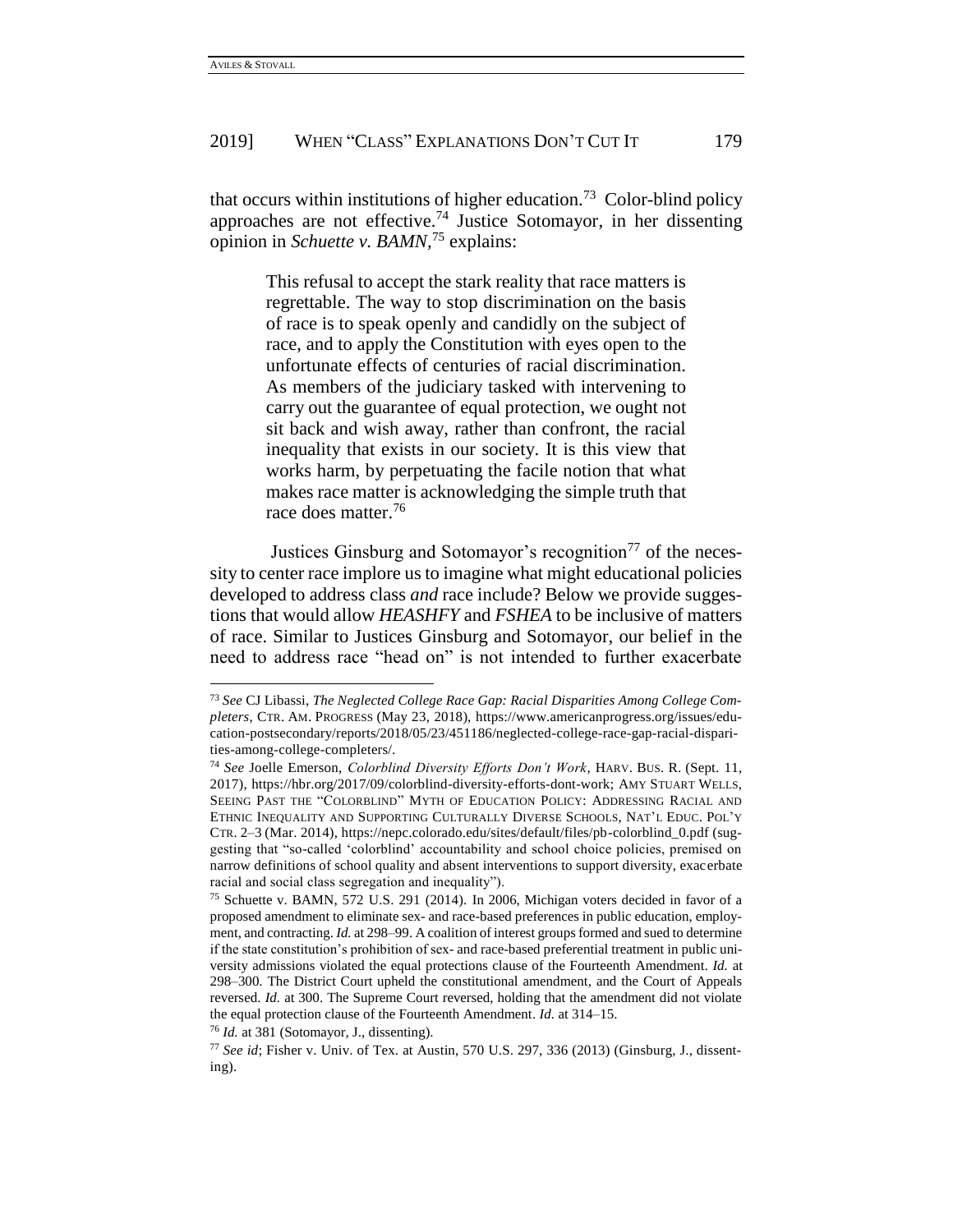racial tensions and inequality, but instead is grounded in historical, structural and systemic understandings of this nation's educational and housing disparities along the lines of race and class.

Returning to, and building on Shapiro's work, we highlight his following policy recommendations:

- *Strengthen Housing and Community Stability for Families--*ensuring housing stability as a centerpiece for transformative policy and end racial segregation in housing,
- *Create Quality Jobs with Higher Wages and Benefits* the current minimum wage does not provide the financial means necessary for market rate housing (or affordable housing for that matter),
- *Provide Quality Education*--universal pre-k through higher education.<sup>78</sup>

Using these recommendations from Shapiro and identifying a few of our own, the next section will describe the higher education policies put forward in the newly-proposed legislation. In the same vein, we will identify gaps or missing pieces, that if added, would strengthen our ability to address housing instability and the interconnected racial inequities amongst unstably housed college students of color. Similar to the Goldrick-Rab findings, students understand higher education as a means to stability for themselves, their families and communities.<sup>79</sup> For these reasons we would be remiss to not work toward policies that create said opportunity for SEHI.

#### V. CENTRALIZING RACE IN POLICIES AND PROGRAMS

Given Justice Sotomayor's dissenting opinion in *Schuette v. BAMN*, we agree that language centering race must remain central in the development of any new policies addressing college insecurity amongst students of color, seeing that they are often disproportionately represented among SEHI. On the surface, our issue is not necessarily with the policy language of *HEASHFY* and *FSHEA.* From our perspective, it is never a bad thing to draft policy that makes it a federal offense for colleges and universities to not address the needs of students who are

<sup>78</sup> SHAPIRO, *supra* note 32, at 193–208.

<sup>79</sup> *See* GOLDRICK-RAB, *supra* note 22, at 23–24 (stating that for low-income students, college is seen as the only path to stability and higher earnings).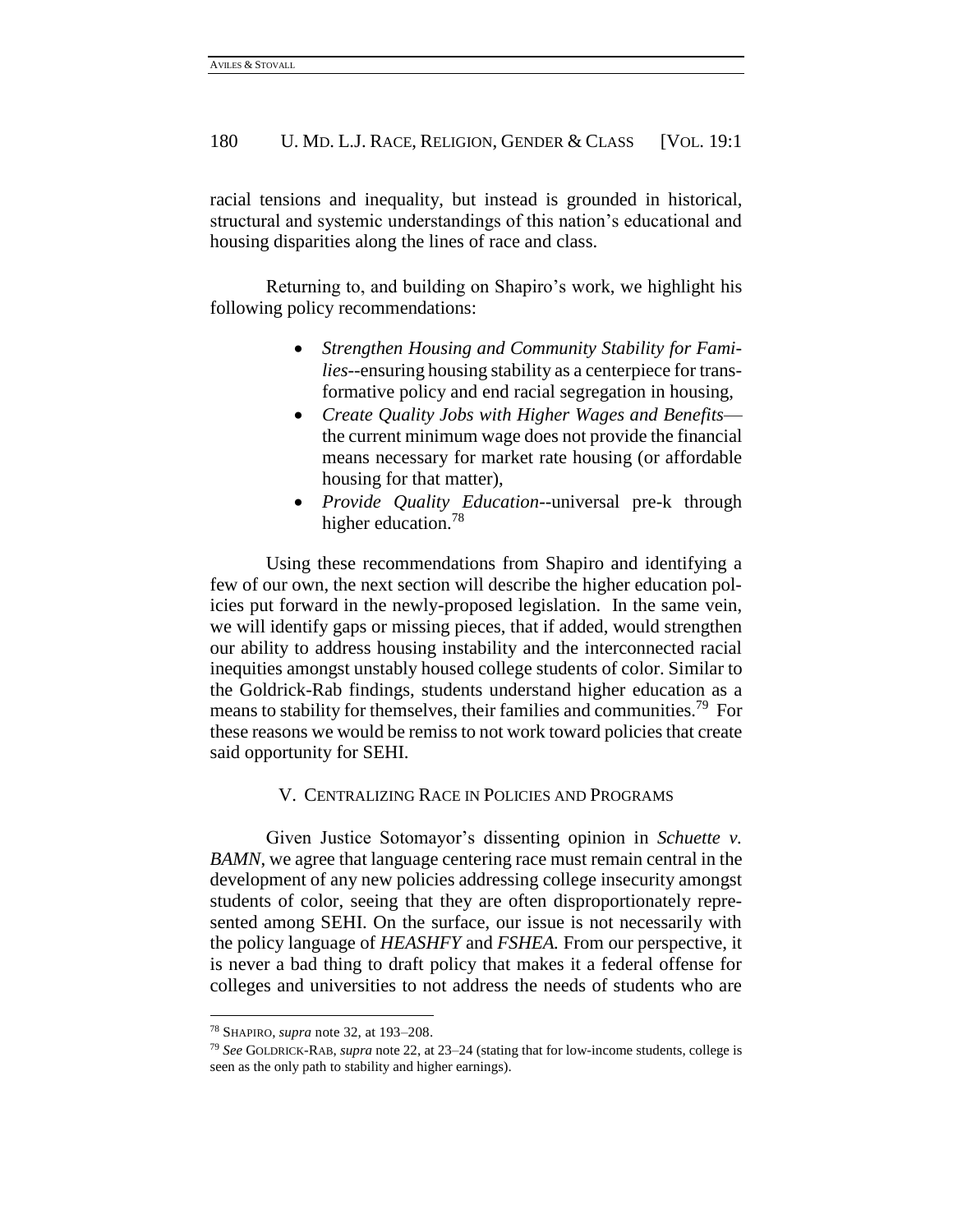l

## 2019] WHEN "CLASS" EXPLANATIONS DON'T CUT IT 181

unstably housed. Our analysis should not be seen as an "attack" on the policies, as there are many individuals, institutions and organizations working tirelessly to bring awareness to this issue while creating and providing necessary and appropriate supports.<sup>80</sup> Instead, where policy language is the entry-level component to guide implementation, we still must consider Gillborn's point that policies continue to operate as machinations of white supremacy. If we take this into account, the issues that guide our inquiry push us to reconsider policy language and the potential of such language to compel implementation and accountability. Given the policy in its current form, there are some areas that should be considered when moving colleges and universities towards implementation that advances racial justice.

If we utilize the example of *HEASHFY*, the policy aims could be expanded with language to compel accountability grounded in equity and justice. For example, one of the policy aims is for colleges and universities to designate to single points of contact to assist homeless and foster youth to access and complete higher education and connect them with resources. $81$  To enhance the capacity of the policy to address its intended goals, there could be an addition to the requirement to utilize "data on the number of homeless children and youths,"<sup>82</sup> that includes racial/ethnic data that is instrumental in driving the development of college and university services. This would not only assist schools in being explicit about the race/ethnicity of students who are unstably housed, but it also has the potential to build in accountability measures for addressing disproportionality, making it difficult for colleges and universities to ignore the issue of race within the population of SEHI.

Additionally, another *HEASHFY* aim is to improve "support and coordination in college access programs." <sup>83</sup> From our perspective, this

<sup>80</sup> *See*, *e.g.*, The National Association for the Education of Homeless Children and Youth, naehcy.org (a national organization dedicated to educational excellence for homeless children and youth); *see generally* Hallet & Crutchfield, *supra* note 22 (researchers who study the traumatic effects of homelessness and housing instability on students).

<sup>81</sup> Higher Education Access and Success for Homeless and Foster Youth Act*,* H.R. 3740, 115th Cong. § 5(b) (2017); *see also Take Action Now: Support Higher Ed Success for Youth in Foster Care, Experiencing Homelessness*, *supra* note 72.

<sup>82</sup> Higher Education Access and Success for Homeless and Foster Youth Act*,* H.R. 3740, 115th Cong. § 11 (2017).

<sup>83</sup> *Take Action Now: Support Higher Ed Success for Youth in Foster Care, Experiencing Homelessness*, *supra* note 72.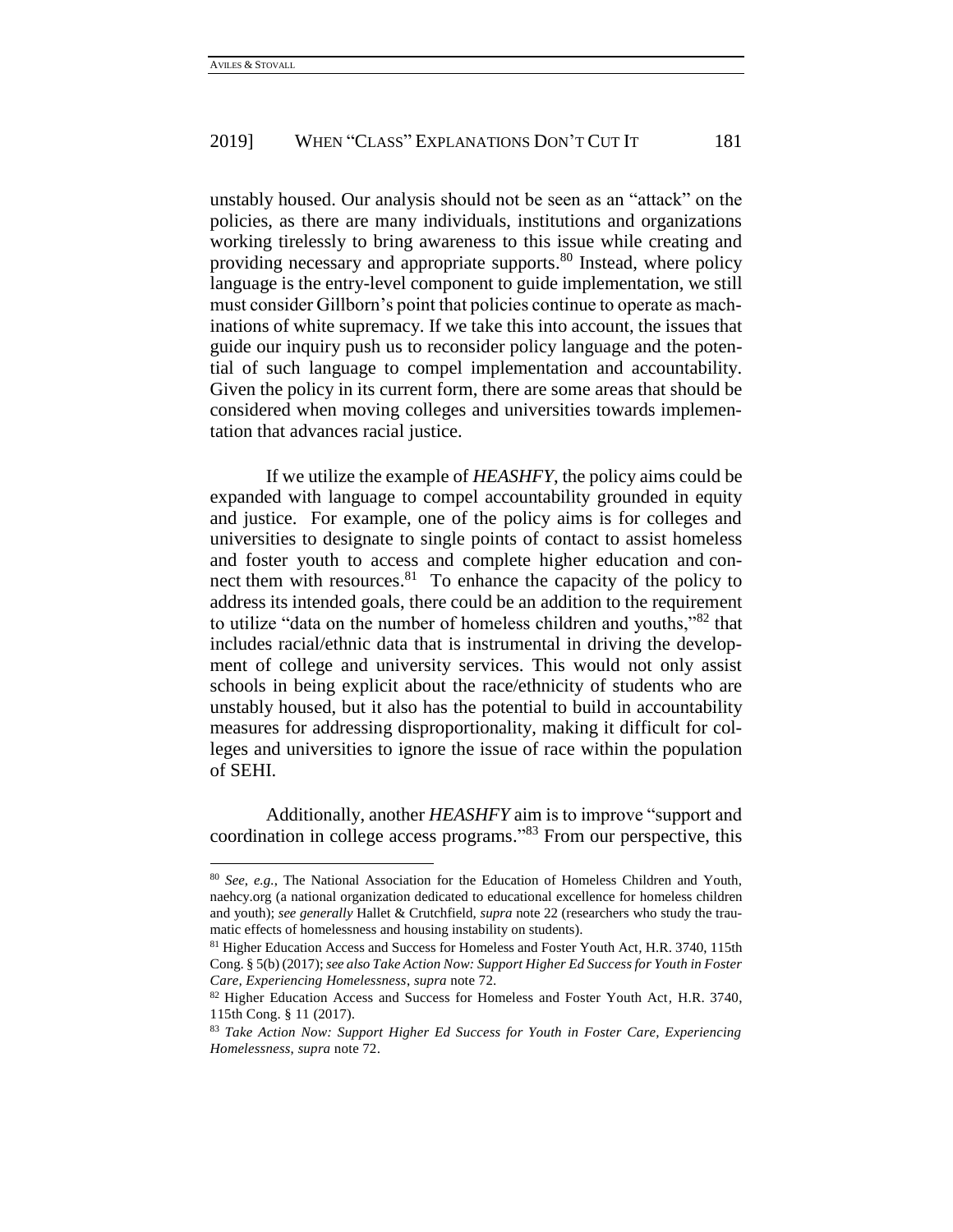policy aim is prima facie example of loose, general language that allows colleges and universities to obfuscate the issue and implement paltry attempts to address the concern. More explicit language would require colleges and universities to streamline bureaucratic largesse by designating a central locale to address college access while also requiring colleges and universities to hold the budget for this formation to be held harmless (meaning that it is a permanent fixture in the school's budget). The idea is to keep the policy language explicit, allowing little "wiggleroom" for colleges and universities to continue to engage in the bevy of excuses as to why they persist in not addressing the concerns of students of color who are unstably housed. If implemented, this has the potential to shift the way universities think about budgets, particularly regarding disparities in salaries of administration, faculty and staff who work with populations of students that are unstably housed. Additionally, it also has the potential to bring attention to the federal Department of Education, who has oversight of student financial aid and numerous support services.<sup>84</sup>

For *FSHEA,* one of the policy requirements is for colleges and universities to develop "'institutions of excellence'<sup>85</sup> committed to serving foster and homeless youth from entrance to completion via robust support services and by covering the remaining cost of attendance beyond federal and state grants."<sup>86</sup> Upon viewing the language, readers might assume that this provides a strong foundation by which to address the needs of students who may be transitioning out of foster care. However, a critical lens would call to question the idea of an "institution of excellence." Where the initial language is confusing, it also appears to suggest another layer of bureaucracy. Our policy nightmare would include hundreds of colleges and universities developing "centers of excellence" that operate to the chagrin of students who remain unstably housed. Instead, policy language could mandate that colleges and universities cover the remaining costs of attendance beyond state and federal grants while also documenting the race and ethnicity of the students who find themselves housing insecure. This is especially relevant given the substantial decrease in federal funds to cover tuition costs $^{87}$  coupled with HUD's proposal to triple rents for some of the nation's poorest

 $\overline{\phantom{a}}$ 

<sup>84</sup> *About ED: Overview and Mission Statement*, U.S. DEP'T EDUC., https://www2.ed.gov/about/landing.jhtml?src=ln (last visited Mar. 9, 2019).

<sup>85</sup> Fostering Success in Higher Education Act of 2017, H.R. 3742, 115th Cong. § 792(e) (2017).

<sup>86</sup> *Take Action Now: Support Higher Ed Success for Youth in Foster Care, Experiencing Homelessness*, *supra* note 72.

<sup>87</sup> *See supra* text accompanying notes 58–61.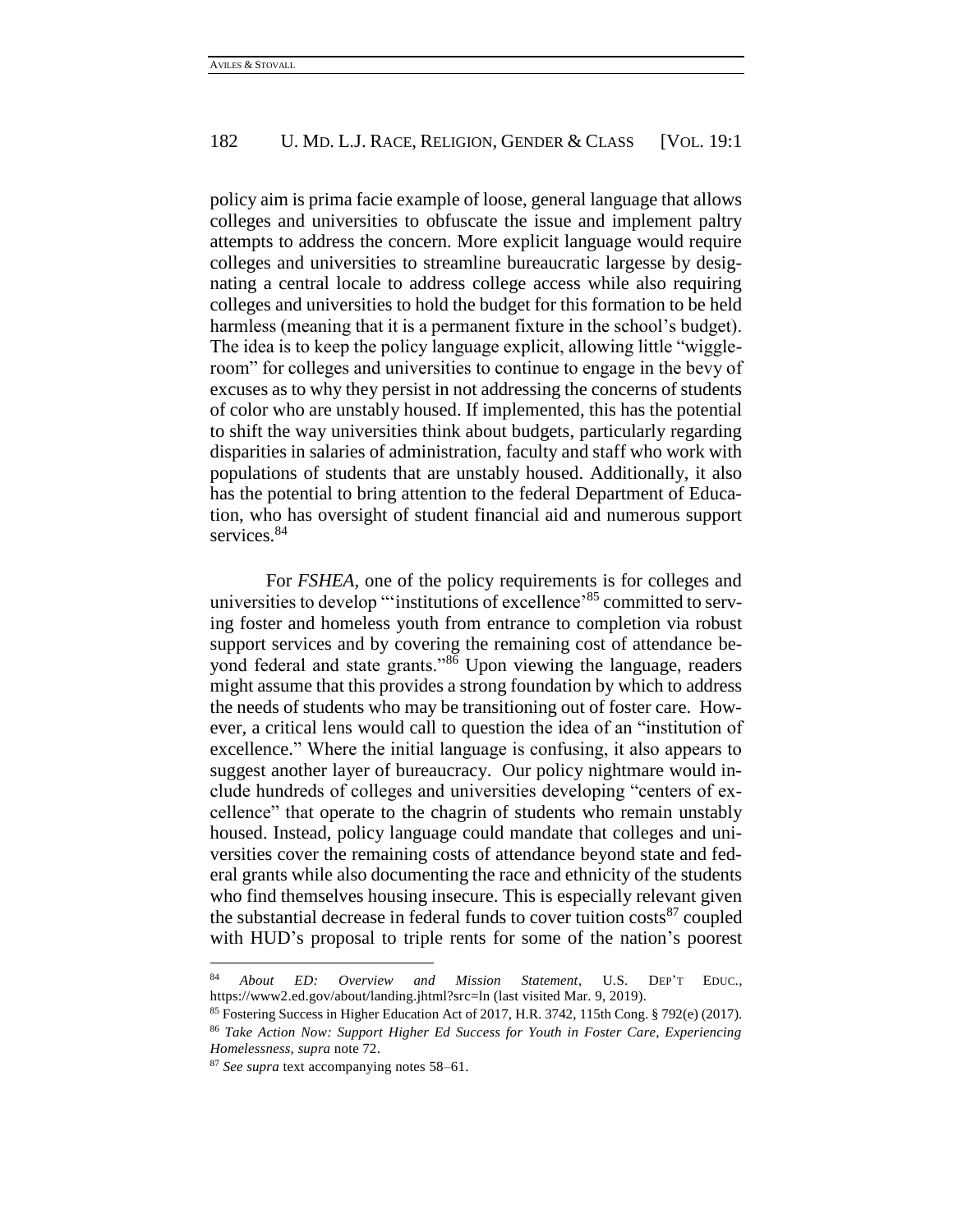$\overline{a}$ 

#### 2019] WHEN "CLASS" EXPLANATIONS DON'T CUT IT 183

tenants receiving federal housing aid. <sup>88</sup> To combat these conditions, progressive initiatives such as Universal Basic Income being proposed in places such as California,<sup>89</sup> should be embraced and replicated via policy, as they recognize the history and legacy of poverty prevalent in communities of color created by exclusionary policies and practices (e.g. Redlining, hiring discrimination, school and prison nexus, etc.).

Our policy suggestion on the documentation of the race and ethnicity of the students in question is not to further ostracize them. Nor is it to create a set of brochures that reify racial stereotypes on who is unstably housed. Instead, the documentation of the race and ethnicity of the students is to have a mechanism to identify further disparities if they exist, and concretely address them if/when these same students are not receiving the support they need to matriculate towards graduation. Simultaneously, stronger policy language serves to create accountability amongst colleges and universities—institutions created within a legacy of white supremacy. With more first generation, low-income, and students of color looking to institutions of higher education as a means of opportunity to access secure employment and housing, one of the responsibilities of critical scholars should be to identify the manner in which institutions and the individuals within them are complicit in reifying exclusionary systems, practices, and dispositions. Finally, we must contend with the reality that many university/college administrators, faculty and staff do not share the experiences, perspectives, or racial/class backgrounds of SEHI. Their limited worldview often prevents them from recognizing the ways in which housing instability serves as a significant barrier for students of color working to navigate a system that was never truly intended for their access or success. The proposed policies, with expanded race-conscious language can serve as guidance, tools and accountability toward race and class equity for SEHI.

<sup>88</sup> Glenn Thrush, *As Affordable Housing Crisis Grows, HUD Sits on the Sidelines*, N.Y. TIMES (July 27, 2018), https://www.nytimes.com/2018/07/27/us/politics/hud-affordable-housing-crisis.html.

<sup>89</sup> Edward-Isaac Dovere, *Can This Millennial Mayor Make Universal Basic Income a Reality?*, POLITICO (Apr. 24, 2018), https://www.politico.com/magazine/story/2018/04/24/michaeltubbs-stockton-california-mayor-218070; Steve Lopez, *Stockton's Young Mayor Has Bold Turnaround Plan: Basic Income and Stipends for Potential Shooters*, L.A. TIMES (May 26, 2018), https://www.latimes.com/local/california/la-me-lopez-stockton-money-05272018 story.html.